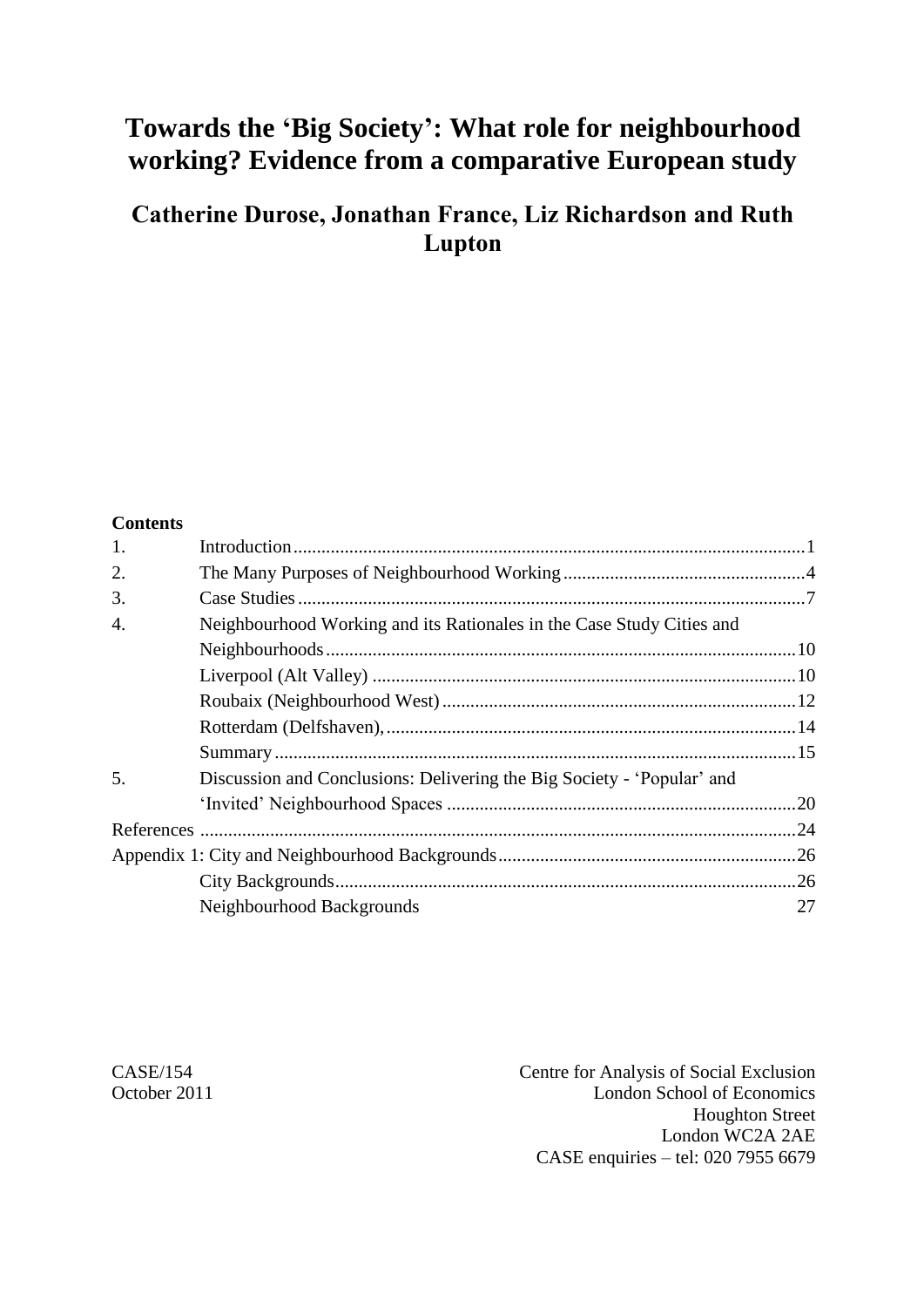## **Centre for Analysis of Social Exclusion**

The Centre for the Analysis of Social Exclusion (CASE) is a multi-disciplinary research centre based at the London School of Economics and Political Science (LSE), within the Suntory and Toyota International Centres for Economics and Related Disciplines (STICERD). Our focus is on exploration of different dimensions of social disadvantage, particularly from longitudinal and neighbourhood perspectives, and examination of the impact of public policy.

In addition to our discussion paper series (CASEpapers), we produce occasional summaries of our research in CASEbriefs, and reports from various conferences and activities in CASEreports. All these publications are available to download free from our website. Limited printed copies are available on request.

For further information on the work of the Centre, please contact the Centre Manager, Jane Dickson, on:

| Telephone: | UK+20 7955 6679               |
|------------|-------------------------------|
| Fax:       | UK+20 7955 6951               |
| Email:     | j.dickson@lse.ac.uk           |
| Web site:  | http://sticerd.lse.ac.uk/case |

 Catherine Durose Jonathan France Liz Richardson Ruth Lupton

All rights reserved. Short sections of text, not to exceed two paragraphs, may be quoted without explicit permission provided that full credit, including  $\circledcirc$  notice, is given to the source.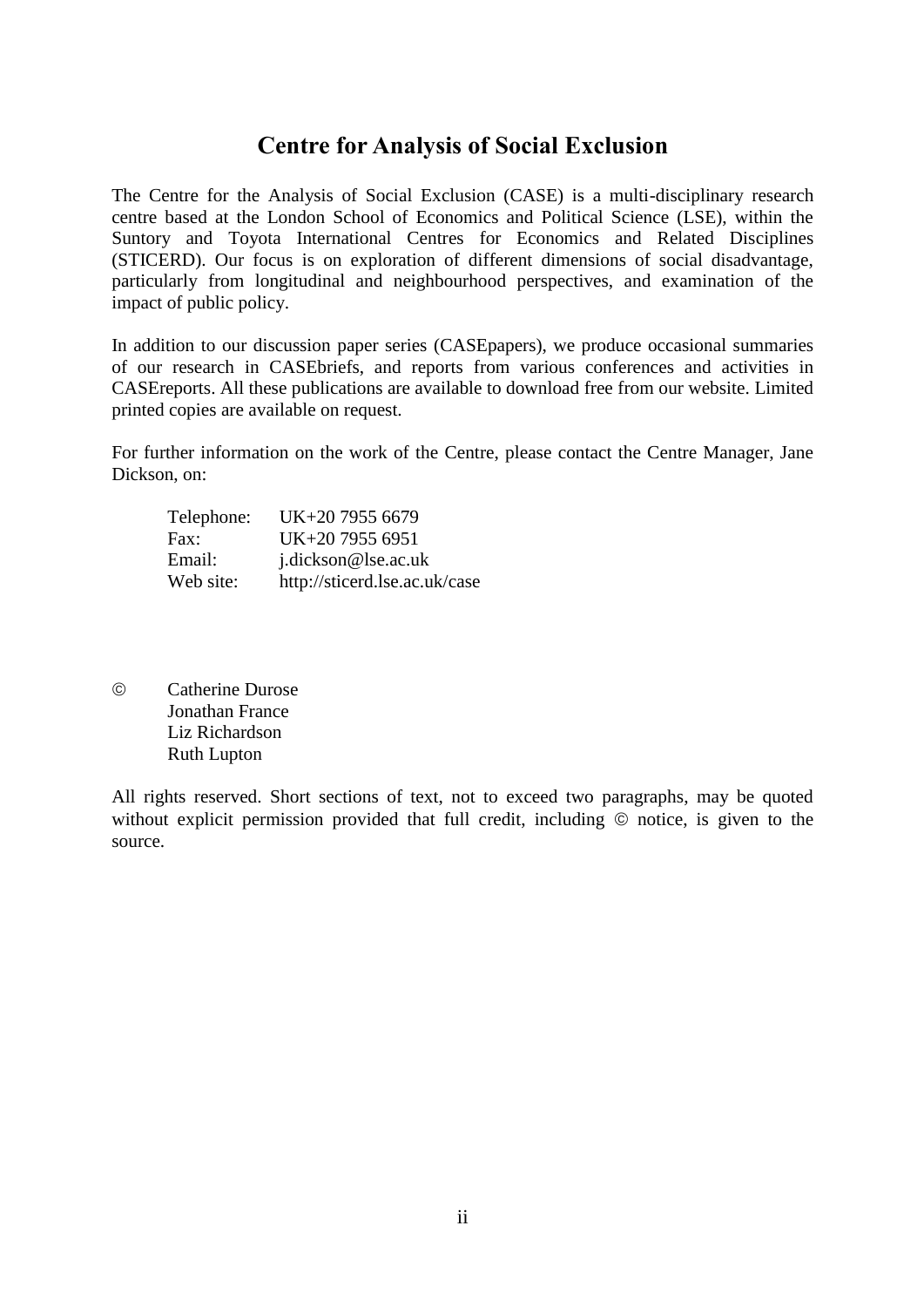### **Editorial Notes and Acknowledgements**

Catherine Durose is a Senior Research Fellow at the Local Governance Research Unit, Department of Public Policy, De Montfort University, Leicester. Jonathan France is Associate Director of ECORYS (a research and consultancy firm) in London. Liz Richardson is a Research Fellow at the Institute for Political and Economic Governance, University of Manchester, and a research associate of the Centre for Analysis of Social Exclusion (CASE), and Ruth Lupton is a Senior Research Fellow at CASE. This working paper arises from a research project sponsored by ECORYS and the authors would like to thank ECORYS for its support. An earlier version of the paper was presented at a CASE social exclusion seminar on 25th November 2010, and we are grateful for the helpful feedback given by participants, which we have used in the preparation of this final draft.

## **Abstract**

Under the New Labour government, the neighbourhood emerged prominently as a site for policy interventions and as a space for civic activity, resulting in the widespread establishment of neighbourhood-level structures for decision-making and service delivery. The future existence and utility of these arrangements is now unclear under the Coalition government"s Big Society proposals and fiscal austerity measures. On the one hand, sub-local governance structures might be seen as promoting central-tolocal and local-to-community devolution of decision-making. On the other, they might be seen as layers of expensive bureaucracy standing in the way of bottom-up community action. Arguably the current value and future role of these structures in facilitating the Big Society will depend on how they are constituted and with what purpose. There are many local variations. In this paper we look at three case studies, in England, France and the Netherlands, to learn how different approaches to neighbourhood working have facilitated and constrained civic participation and action. Drawing on the work of Lowndes and Sullivan (2008) we show how the achievement of civic objectives can be hampered in structures set up primarily to achieve social, economic and political goals, partly because of (remediable) flaws in civic engagement but partly because of the inherent tensions between these objectives in relation to issues of spatial scale and the constitution and function of neighbourhood structures. The purpose of neighbourhood structures needs to be clearly thought through. We also note a distinction between "invited" and "popular" spaces for citizen involvement, the latter being created by citizens themselves. "Invited" spaces have tended to dominate to date, and the Coalition"s agenda suggests a fundamental shift to "popular" spaces. However we conclude that the Big Society will require neighbourhood working to be both invited and popular. Citizen participation cannot always replace local government – sometimes it requires its support and stimulation. The challenge for local authorities is to reconstitute 'invited' spaces (not to abolish them) and at the same time to facilitate "popular" spaces for neighbourhood working.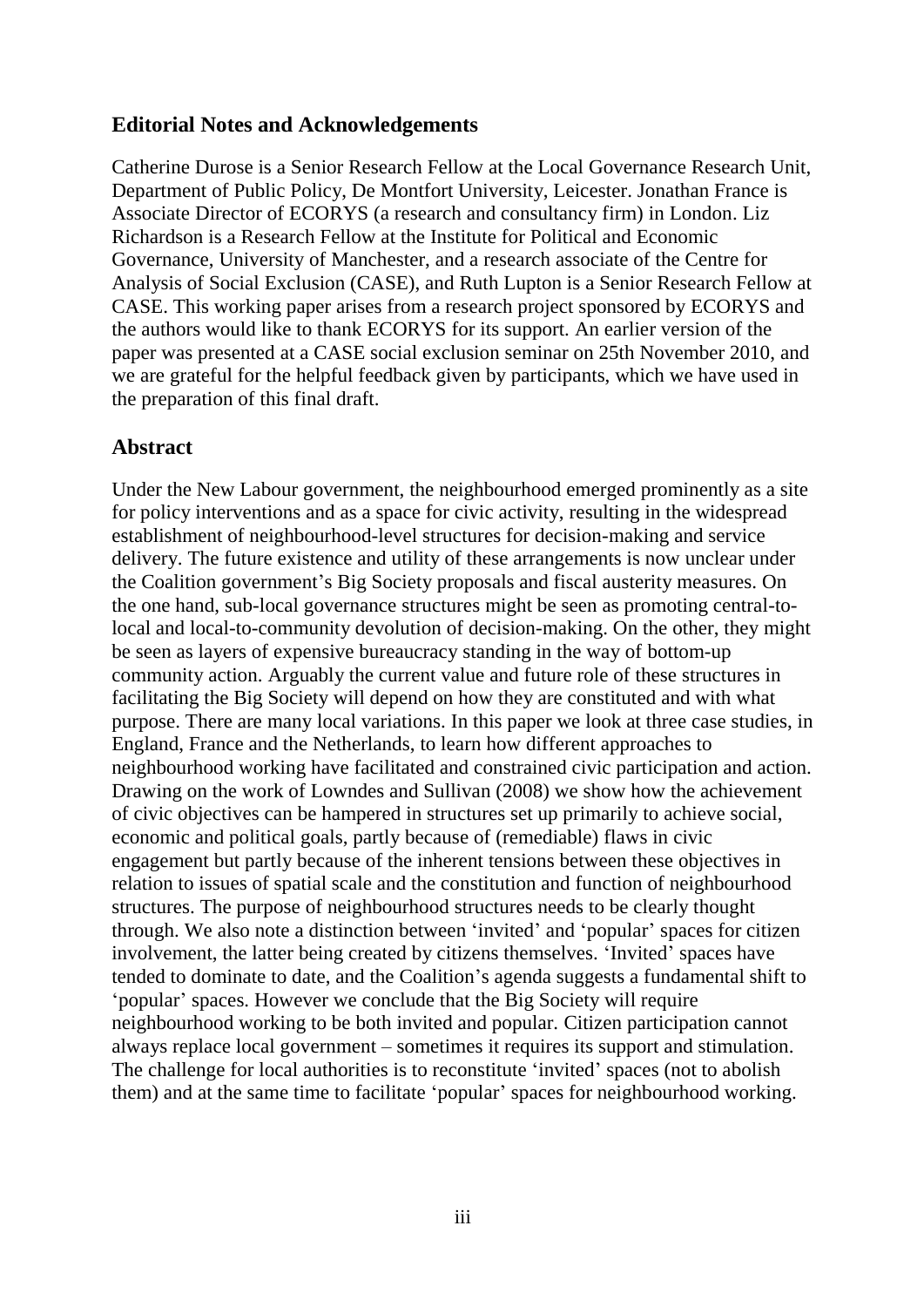JEL Classification: H70 Keywords: Big Society, local government, neighbourhood, neighbourhood management, community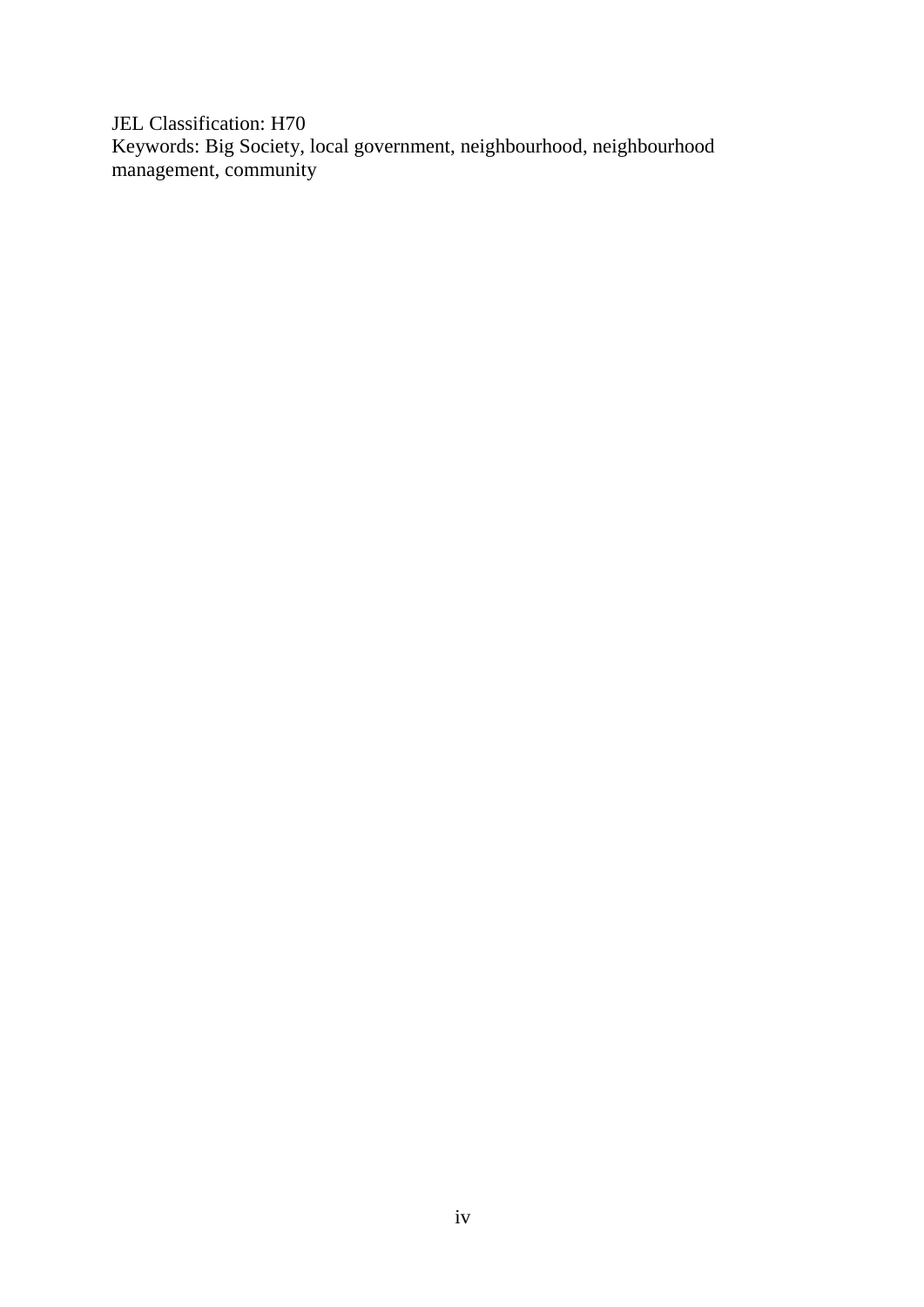## <span id="page-4-0"></span>**1. Introduction**

We were motivated to write this paper by a shared sense that neighbourhood working in the UK currently finds itself at a crossroads.

Under the New Labour government, with its "third way" agenda for tackling social exclusion, improving public services and remedying the democratic deficit, the neighbourhood emerged prominently as a site for policy interventions and as a space for civic activity. From the moment of its election in 1997, New Labour adopted a sharp focus on the most disadvantaged neighbourhoods, and one in which local communities were seen as central to solving problems. Following investigations into neighbourhood problems and solutions by the Social Exclusion Unit (1998) and later its Policy Action Teams, the government established the National Strategy for Neighbourhood Renewal (NSNR; SEU, 2001), a cross-government programme of investment and action targeted towards the poorest neighbourhoods. This programme pointed explicitly to the need to identify and respond to neighbourhood issues and coordinate services. It established a Neighbourhood Renewal Fund  $(NRF)^1$ , and required local authorities eligible for the Fund to set up Local Strategic Partnerships (LSPs), bringing together a range of public, private and third sector organisations at the local authority level to develop neighbourhood strategies and direct NRF spending. NSNR also incorporated a number of specific programmes that specifically required neighbourhood-level working. For example, thirty-nine New Deal for Communities (NDC) initiatives were run by neighbourhood-based elected boards and developed ten-year neighbourhood strategies, delivered by locally-based teams; thirty five Neighbourhood Management Pathfinders (NMPs) were concerned with co-ordinating services at a neighbourhood level. Lessons learned from these programmes informed a wider roll-out. LSPs were extended to areas and the government also encouraged (although did not require) larger urban councils to develop multi-agency arrangements at a neighbourhood level, similar to ones that had emerged through NSNR. These emerging local and neighbourhood working structures provided new opportunities for residents and third sector organisations to participate both as strategic partners and as delivery organisations, for example through contract-based commissioning. At the same time, New Labour also seemed keen to promote greater community involvement in decision making and to support community organisations to develop their capacity, skills and local projects, providing modest support for community action at the neighbourhood level through programmes like the Community Empowerment Fund and Community Chest.

Many commentators have criticised the limited impact and inclusiveness of area-based initiatives, arguing that they have failed to engage with the structural causes of poverty and inequality and they represent little more than "gesture" politics (Syrett and North, 2008 cited in Durose and Rees forthcoming). Indeed, the government itself

 $\overline{a}$ 1 Succeeded in 2007 by the Working Neighbourhoods Fund (WNF) which has now been discontinued.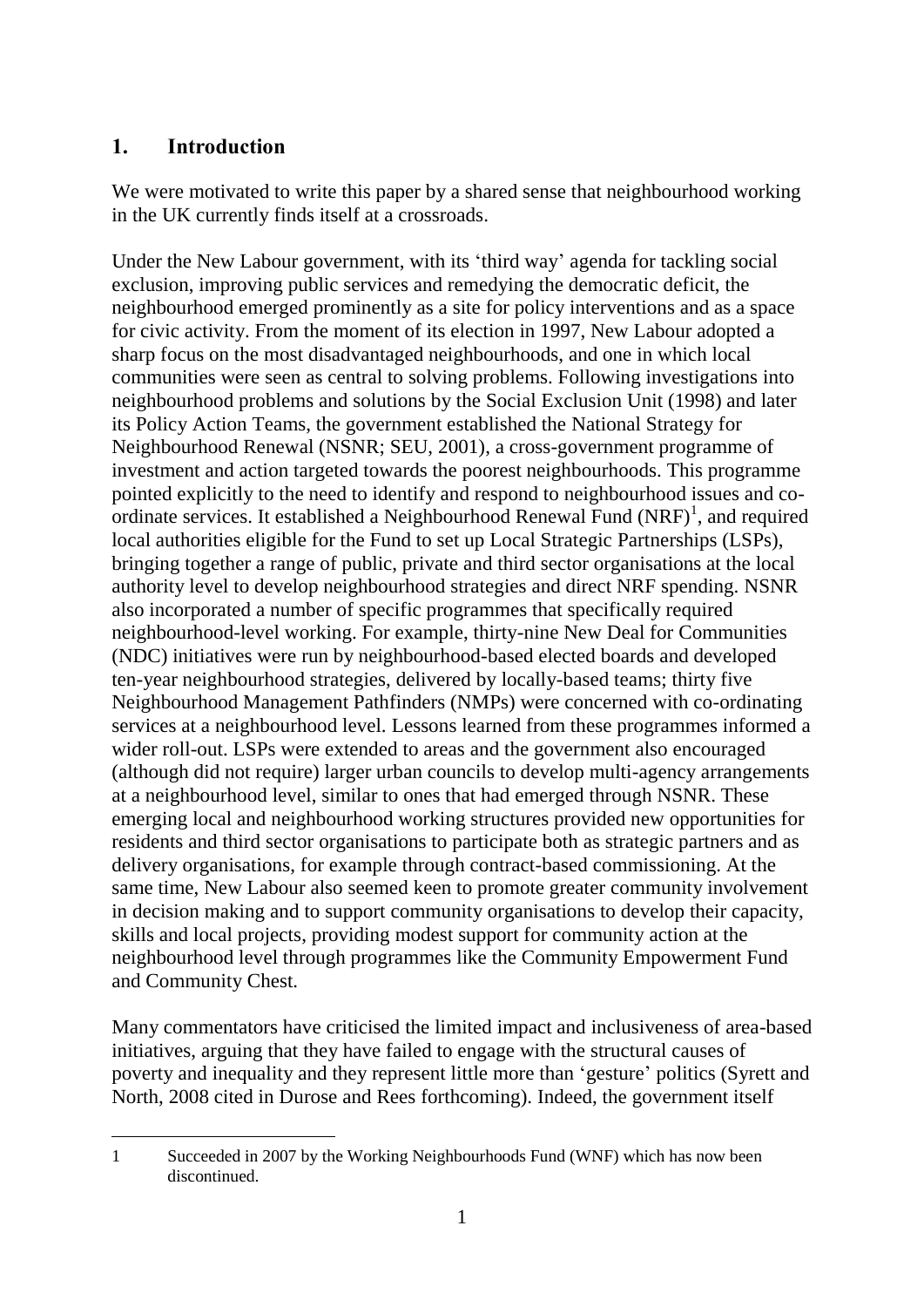appeared to lose faith in this approach to some extent in its last term, at least as a strategy for achieving substantial change in the geography of poverty. Following a Cabinet Office review (2005), policy emphasis shifted towards more strategic and larger scale approaches (Power 2009, Durose and Rees forthcoming), and the neighbourhood lost its prominence at the centre of policy pronouncements. However, by this time structures had become well-established at neighbourhood level in many places, and in a variety of policy areas. Many local authorities now have a neighbourhood-based organisational structure for some types of decision-making and for the organisation of some services, typically regeneration, housing, and environmental services. These have provided the focus for neighbourhood organisation in other services, such as policing, public health and family support services, and for multi-agency neighbourhood partnerships. New Labour"s "Total Place' initiative, which encouraged public sector organisations to work together to map total spend in local areas and to consider how funding streams could be combined, was also beginning to stimulate interest in more locally-based, crossagency budgets in some places when Labour lost power in 2010."Neighbourhood" is also a space that citizens identify with and feel a sense of belonging and where the issues which matter and affect the lives of citizens and communities are in sharpest relief (White et. al 2006, Durose and Richardson, 2009). So the importance and value of neighbourhood working appears to have become well embedded, although certainly its implementation is highly variable from one place to another.

The new Coalition government, elected in 2010, has pinned its colours to the mast of "localism". As Eric Pickles - Minister for Communities and Local Government – noted, "I have 3 very clear priorities: localism… My second priority is localism, and my third is… localism" (2010). A new Localism Bill was published in December 2010 promising "a radical shift of power from the central state to local communities" (HM Government 2010, p2), thus articulating the Conservative desire for a "Big Society" with smaller government and more community involvement in social action and public service delivery, and the Liberal Democrat desire for decentralisation and "community politics". The Big Society agenda wraps up public sector reform (asking citizens to think about "what the state can do for you"), community empowerment ("what we can do for ourselves") and philanthropic action ("what we can do for others"). The government has pledged itself to reduced bureaucracy, greater transparency, more freedoms for local authorities, greater diversity of service provision as well as a range of measures to encourage volunteering and involvement in social action and to train a new generation of community organisers and support the creation of neighbourhood groups across the UK. In addition, it is promising to support the creation and expansion of mutuals, co-operatives, charities and social enterprises and enable these groups to have much greater involvement in the running of public services. A "Big Society Bank" has been set up to provide new finance for neighbourhood groups, charities, social enterprises and other non-governmental **bodies** 

Ostensibly the neighbourhood is very prominent in this agenda. Yet it is not obvious what specific role will be played by neighbourhood structures. The Coalition has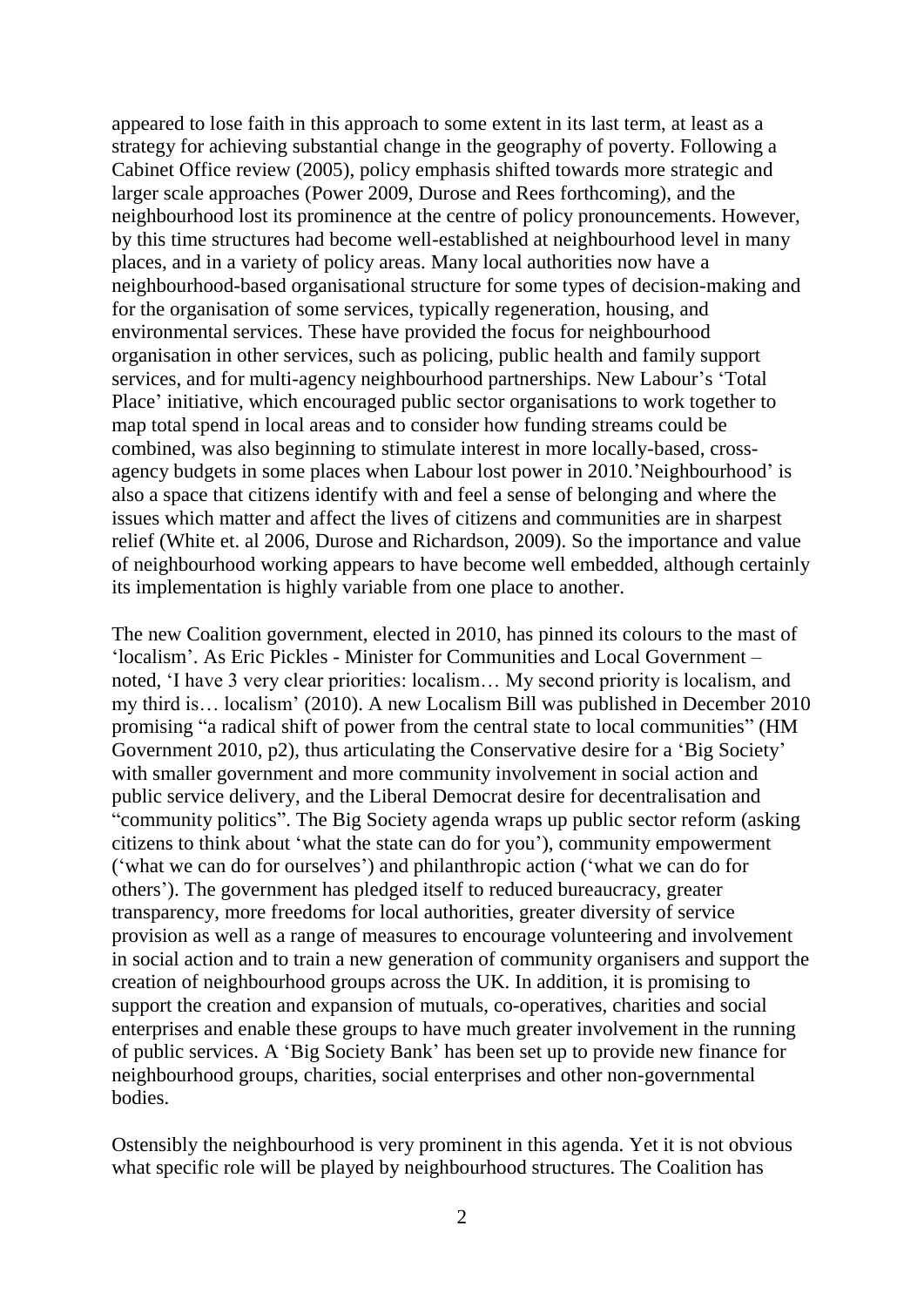given strong endorsement to the principles of "double" devolution, from central government to local authorities and from local authorities to communities and individuals. However it is unclear at this stage what will be devolved to whom: whether 'communities' are effectively seen as operating at the local authority level (*local* communities as opposed to *central* government) or at the neighbourhood or locality level (local *communities* rather than local *authorities*). Under the former model, neighbourhood structures for local authority services could be seen as an essential part of the devolution of services; under the latter they could be seen as a layer of official bureaucracy obstructing decision-making and service delivery by groups of interested citizens. One implication of the freeing up of local authorities from central government control is that we are highly unlikely to see any specific guidance or prescription from central government on how decisions should be made or services run at neighbourhood level, leading to a variety of local arrangements.

At the same time, widespread public spending cuts may well threaten some neighbourhood level services and the management structures that support these services, as well as voluntary and community involvement. Additional funding programmes for neighbourhood regeneration akin to those announced in 1997, which were instrumental in giving rise to neighbourhood structures, seem highly unlikely in an environment of doing "more with less". In fact, the focus on neighbourhood regeneration within the Department of Communities and Local Government seems to have disappeared in a new organisational structure that promotes the Big Society everywhere, rather than concentrating efforts on disadvantaged neighbourhoods. In combination the "radical localist austerity" engendered by the recent Comprehensive Spending Review and the Coalition"s apparent lack of solutions to the problems of the poorest neighbourhoods may cause some commentators to re-think their critical analyses of New Labour"s targeted funded interventions at the neighbourhood level (Durose and Rees, forthcoming). In short, we have moved from a situation in which neighbourhood working was becoming widely established to one in which it appears supported in principle, but potentially vulnerable in practice. It is not clear at this stage what role, if any will be played by existing neighbourhood structures, nor what new structures may be necessary to deliver the Big Society agenda.

In this context, this paper is partly designed both to inform emerging policy at national level, and partly to help local authority policy-makers to anticipate and make sense of likely changes and their implications, and to evaluate the fit between existing structures and new policy objectives. We start from the position that neither commitment to engaging people in local problem solving nor devolving the powers to do this are new ideas in the UK or elsewhere in Europe. As such, there is plenty to be learned from existing examples. We therefore take an empirical and comparative approach, examining different models of neighbourhood working from across Europe with different approaches to ideas of 'localism' and civic participation. In particular, we draw on three city case studies: Liverpool, England, which set up five Neighbourhood Management Areas across the city in 2007; Roubaix, France, which has had five Neighbourhood Councils (underpinned by Neighbourhood Committees) since 2003; and Rotterdam in the Netherlands, with its fourteen City-District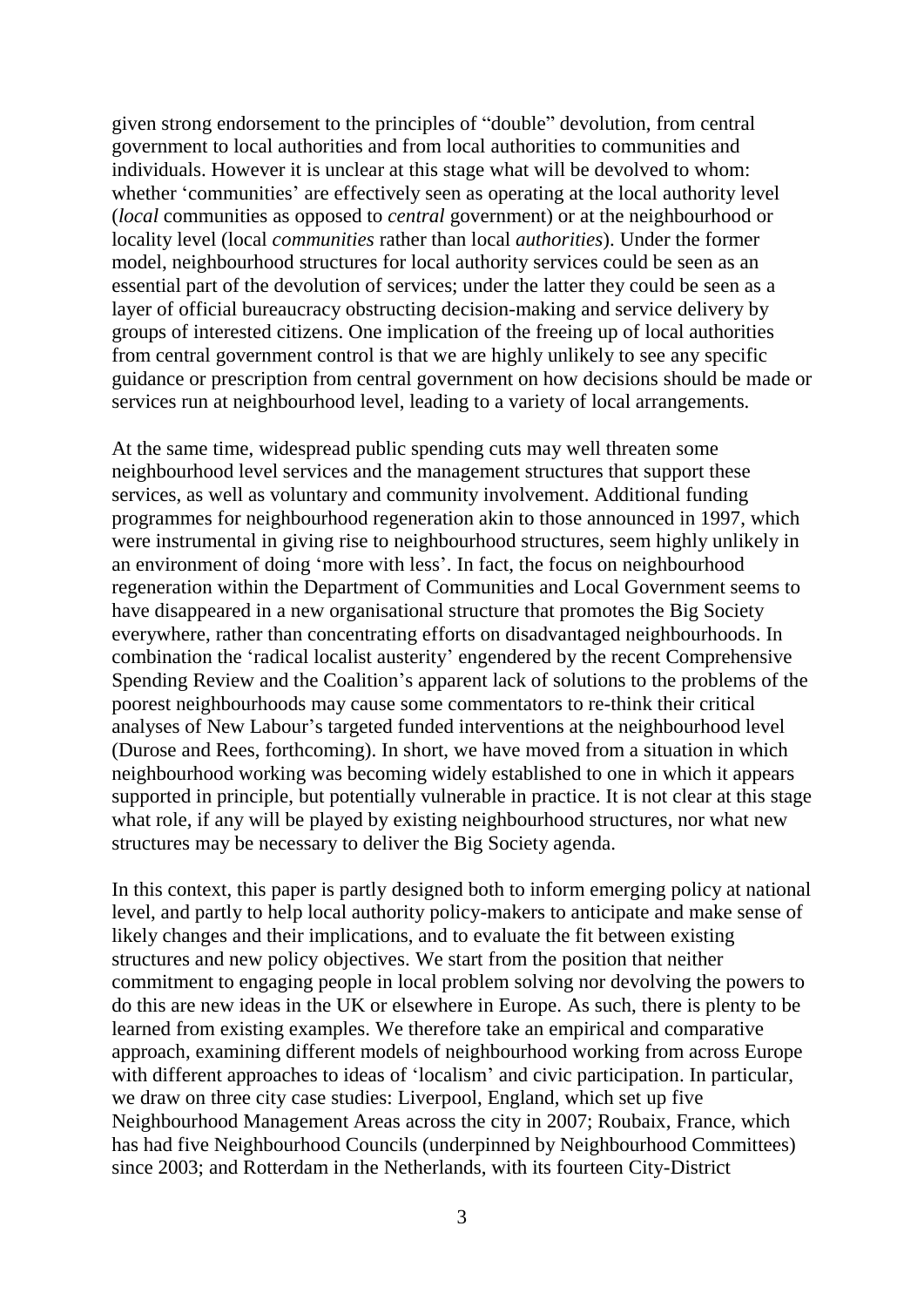Councils. We review these different approaches against a typology of rationales for neighbourhood working set out by Lowndes and Sullivan (2008; see also Durose and Richardson, 2009) in order to identify why and how different models contribute differently to the achievement of civic objectives. From this we draw conclusions about what existing neighbourhood structures are likely to contribute to Big Society objectives and how they might need to be developed, whilst also highlighting the risks to equitable participation, local democracy, and effective service delivery that may arise either from unsuitable forms of neighbourhood or from their absence, particularly in disadvantaged urban areas.

## <span id="page-7-0"></span>**2. The Many Purposes of Neighbourhood Working**

One of the difficulties in working out what role neighbourhood working can play is that there is no one clear understanding of what neighbourhood working is, what it does and over what scale it operates. Lowndes and Sullivan (2008, p62) define a neighbourhood approach as a set of "*arrangements for collective decision making and/or service delivery at the sub-local level*." This implies the transfer of political and/or managerial authority (note that it may be one or both) from 'higher' to 'lower' level actors. However, as they point out "*who gains power and over what depends upon the purpose and design of devolution*". (Lowndes and Sullivan 2008,p62). White et al. (2006, p12) imply a stronger emphasis on decision making than delivery when they describe neighbourhood working as:

the practices and arrangements at a neighbourhood level that: provide leadership, develop shared values and a shared vision, for an area; exert influence over decisions that affect an area take decisions about an area; monitor both the execution and the impact of decisions; and recognise the development of local institutions and processes that are responsible for making decisions and allocating resources locally..

Both these sets of authors, and others (for example Power 2004, Young Foundation 2005, Richardson, 2008) point to difficulties in defining the spatial scale of a neighbourhood. Lowndes and Sullivan (2008, p62) suggest that *"'neighbourhood' is not an objective category: consequently, the idea of the 'sub-local' is a relative concept, referring to an area smaller than the local authority boundary, though such areas may contain 1,000 residents or 10,000*" while White et al. (2006) say that the definition of a neighbourhood is relatively broad, will vary according to locality, and should be locally defined to offer a viable neighbourhood in terms of ensuring sustainable governance arrangements.

Arguably, the most appropriate size, scale and organisational set up for neighbourhood working should be determined by its aims and purposes. What is neighbourhood working trying to achieve? Lowndes and Sullivan (2008), examining the "turn to neighbourhood" under New Labour, identified four different rationales for neighbourhood working, civic; economic; political; and social, with concomitant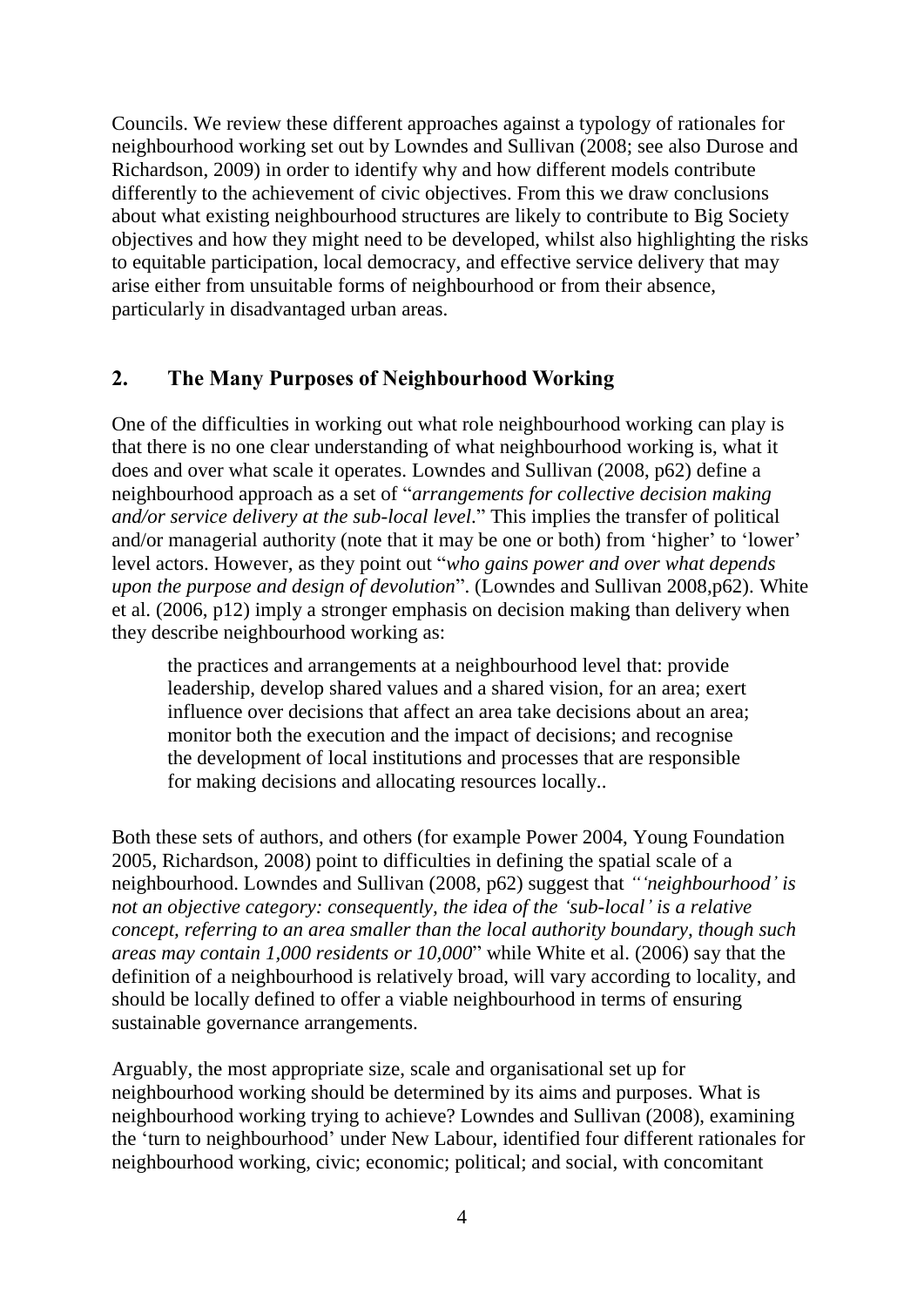'ideal' institutional forms and citizen roles (Table 1). The civic rationale emphasises community action and empowerment ("what we can do for ourselves"); the economic is concerned with more efficient service delivery through shared services and effective problem identification; the political is concerned with transparency, accessibility and accountability, giving citizens more say over services; and the social with making sure that services are designed around citizens" needs, rather than bureaucratic needs. Revisiting Lowndes and Sullivan"s work at this political moment is particularly illuminating. Clearly all these rationales were evident not only within New Labour policy but within the pronouncements of the new government, and in Table 1 we have extended Lowndes and Sullivan"s analysis to show the links to Coalition policy.

Of course, when articulating the aims of their work, many practitioners make a case for all four rationales, arguing that they are complementary. In theory, this is an easy argument to construct: being closer to citizens (civic rationale) enhances their empowerment and makes them more likely to participate in democratic processes (political rationale), as well as providing intelligence with which to re-design holistic citizen-centred services (social rationale). A different relationship with citizens can contribute to behaviour change which leads to reduced demand for services (economic rationale) as citizens generate more self-help (civic rationale). Changed behaviour on the part of citizen is mirrored by fundamental organisational and cultural transformation by public sector institutions, putting the citizen or user at the heart of services and working across agencies (social rationale). Re-designed services with more intelligent and less demanding consumers are then more effective and therefore efficient (economic rationale). Local politicians (political rationale) are placed firmly in the lead of these significant shifts in relationships between citizen and state.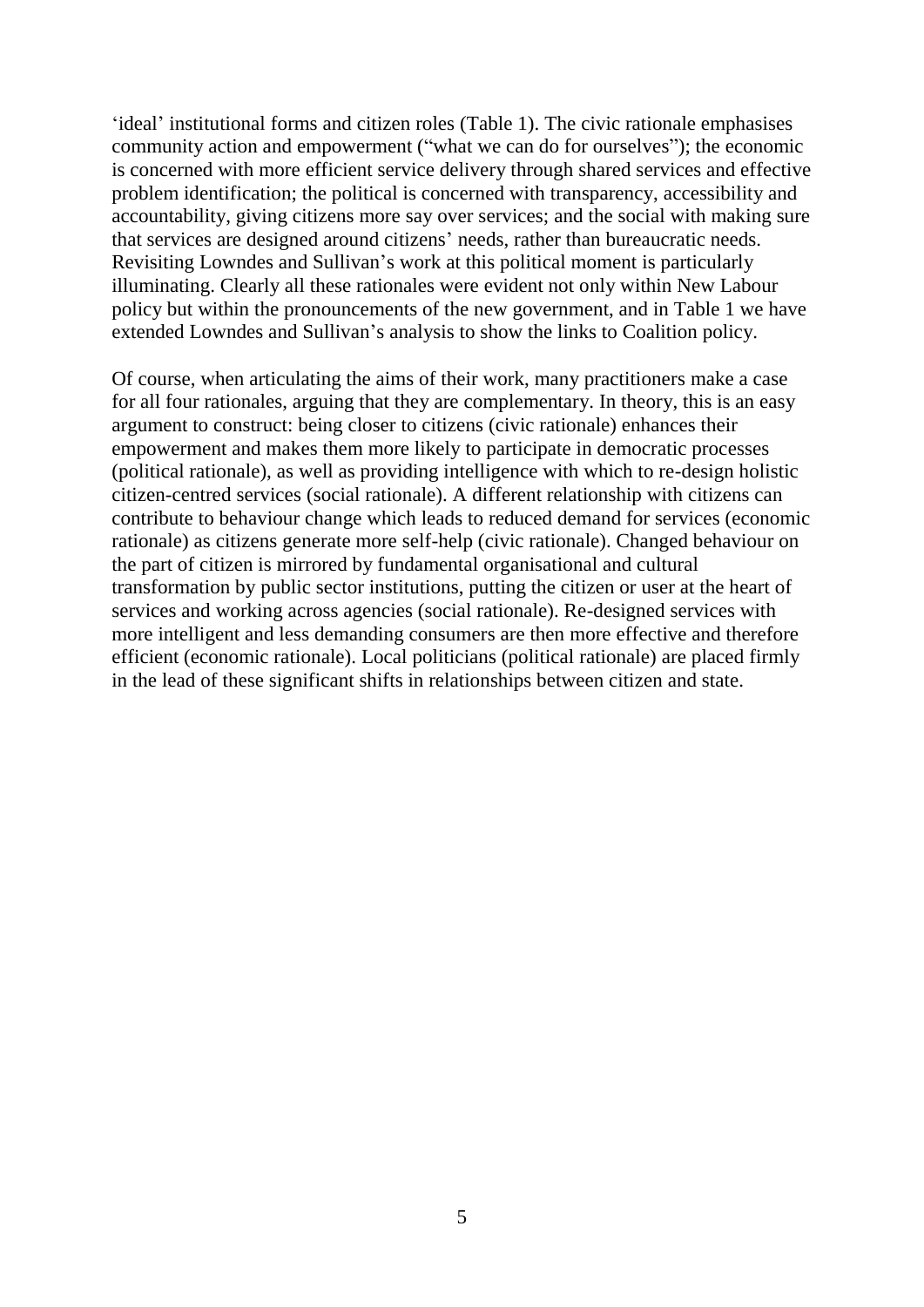| <b>Rationale</b>                    | <b>Civic</b>                                                                                                             | <b>Economic</b>                                                                                                                                        | <b>Political</b>                                                                                                                                                                             | <b>Social</b>                                                                                                                             |
|-------------------------------------|--------------------------------------------------------------------------------------------------------------------------|--------------------------------------------------------------------------------------------------------------------------------------------------------|----------------------------------------------------------------------------------------------------------------------------------------------------------------------------------------------|-------------------------------------------------------------------------------------------------------------------------------------------|
|                                     | Opportunities<br>for direct citizen<br>participation and<br>community<br>action                                          | Focus on<br>efficiency and<br>effectiveness<br>gains in local<br>service delivery;<br>tax/spend<br>bargain                                             | Improvements<br>in accessibility,<br>accountability<br>and<br>responsiveness<br>of decision<br>making.<br>Enhanced role<br>and greater<br>control and<br>leadership for<br>local politicians | Holistic and<br>citizen centred<br>approach to<br>delivering<br>services;<br>designing<br>services around<br>citizen                      |
| Comparable<br>typology <sup>2</sup> | Self-reliance:<br>DIY community<br>action                                                                                | More market:<br>business-led<br>approach                                                                                                               | n/a                                                                                                                                                                                          | More state:<br>strengthen<br>welfare and<br>reduce<br>inequality                                                                          |
| Form of<br>democracy                | Participatory<br>democracy                                                                                               | Market<br>democracy                                                                                                                                    | Representative<br>democracy                                                                                                                                                                  | Stakeholder<br>democracy                                                                                                                  |
| <b>Institutional</b><br>design      | Neighbourhood<br>empowerment                                                                                             | Neighbourhood<br>management                                                                                                                            | Neighbourhood<br>working                                                                                                                                                                     | Neighbourhood<br>partnerships                                                                                                             |
| <b>Citizen role</b>                 | Citizen: voice,<br>co-production                                                                                         | Consumer:<br>choice, reducing<br>own demands<br>on consumption                                                                                         | Elector: vote                                                                                                                                                                                | Partner: loyalty,<br>problem<br>solving,<br>'intelligent user'                                                                            |
| Link to<br><b>Coalition policy</b>  | 'Big Society' in<br>the form of<br>volunteering,<br>community<br>organisers, and<br>service<br>ownership and<br>delivery | Comprehensive<br>Spending<br>Review,<br>Community<br>Budget pilots,<br>Local delivery<br>as a way to cut<br>out the waste of<br>large<br>bureaucracies | Focus on<br>leadership by<br>local politicians<br>Localism.<br>Transparency,<br>'upwards<br>accountability',<br>elected police<br>commissioners                                              | Community<br><b>Budget pilots</b><br>Local people<br>being able to get<br>the services they<br>need rather than<br>"one size fits<br>all" |

**Table 1: A Typology of Neighbourhood Working**

Note: Adapted from Lowndes and Sullivan (2008) and Durose and Richardson (2009).

 $\overline{a}$ 2 Syrett and North (2008).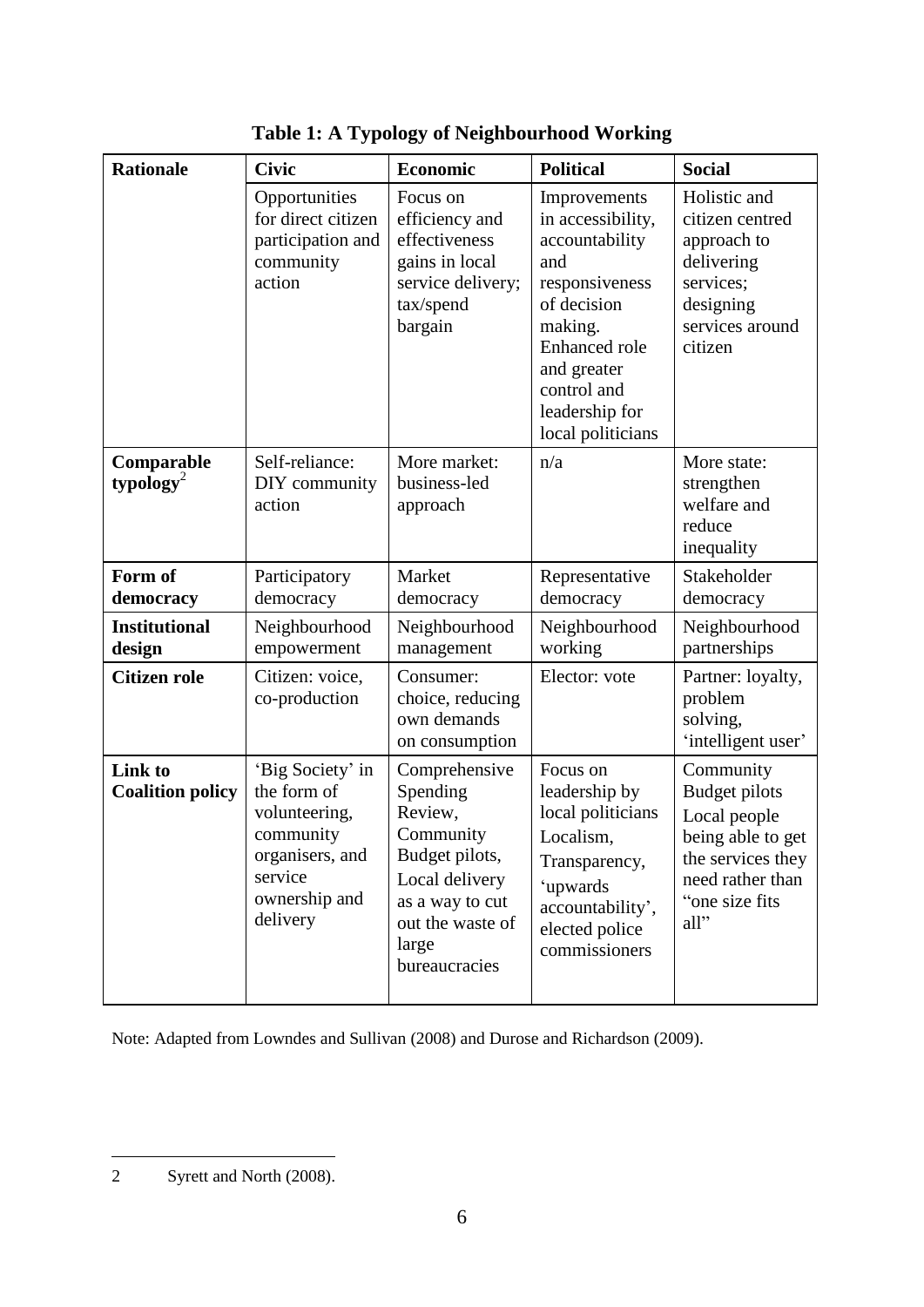The New Labour administration (White et al, 2006) rejected any dichotomy between service improvement (social and economic rationales) and community involvement (civic rationale) as false, arguing that most neighbourhood partnerships are concerned with both in practice. Policy thinking by the Coalition also seems to go along these lines. The Localism Bill (HM Government, 2010) announces six intertwined actions to move from Big Government to the Big Society. The first two focus on civic rationales: "empowering communities to do things their way" and "lifting the burden of bureaucracy" so that they can. Others focus on service efficiency (economic rationale) and service design (social rationale). The government argues that "the supply of services needs to be diversified" because large monopolies cannot deliver efficient services nor ones which are sufficiently locally tailored However, it sees citizen involvement in running these services (civic rationale) as a key way of diversifying services – these are seen as entirely compatible objectives. The remaining three principles -"increase local control of public finance", "open up government to public scrutiny" and "strengthen accountability to local people" – appear to rest on a political rationale, although it is also evident that devolving financial control is intended to support citizen involvement (civic) and enable citizens to design services around their needs (social), and that more accountable governmental structures should encourage participation (civic) and lead to better (social) and more efficient (economic) services.

However, there are also many reasons to suspect that achieving these mutually complementary aims is extremely challenging, and requires very different operational and governance structures and scales of operation. The prosaic truth is that the pressures of delivering public services in complex situations, like neighbourhoods, often forces those engaged in it to narrow their focus on particular sets of goals, at the expense of other functions. The political realities which underlie this work may also work against an ideal world situation of all four rationales being equally present. Political ideologies favour some approaches over others. The strength of political control in local public administration may determine how far a councillor-led political rationale or an officer-led social rationale is dominant. "Old" models of paternalistic mono-government left little space for the citizen, but even new forms of network governance have been dominated by a technocratic agenda rather than citizen perspectives (Durose, Greasley and Richardson, 2009).

To explore how these tensions play out in practice, we now turn to some real examples of existing neighbourhood structures, to see how well they have balanced the four rationales in practice, and why.

### <span id="page-10-0"></span>**3. Case Studies**

The paper principally draws on a study of neighbourhood working in three European cities: Liverpool, Roubaix, and Rotterdam, which was undertaken by research teams within ECORYS during 2009. The study originated in ECORYS' interest in processes of urban regeneration, and was designed to explore how neighbourhood structures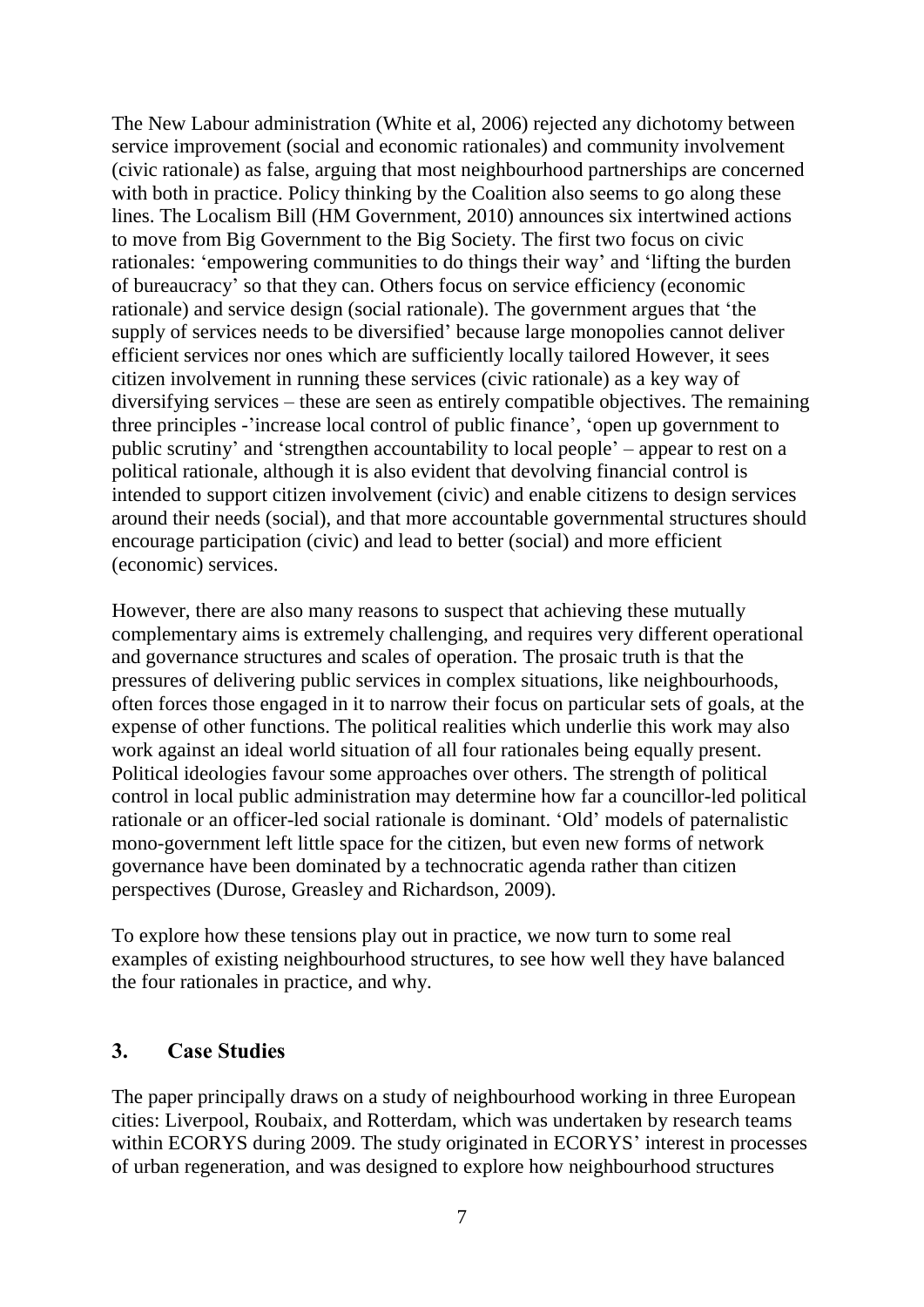were designed and how they worked in disadvantaged urban areas in different countries. England, France and the Netherlands were included in the study because in all three cases central governments have targeted specific neighbourhoods with urban regeneration policies, giving rise to neighbourhood structures, and also provided additional resources to encourage community empowerment. We have already described recent policy in England. In France comparable approaches have included designation of 751 Unstable Urban Areas (the ZUS) in 1996, fifty Major Urban Projects (GPVs), and more recently the development of Contracts for Social Cohesion (CUCS), covering 2,200 neighbourhoods, and the Residents" Participation Fund, through which small budgets of  $\epsilon$ 5,000 are allocated to community associations via a straightforward and accessible application process. The Netherlands has a targeted urban regeneration programme (including the Big Cities Policy, Integrated Budgets for Urban Renewal and most recently the '40 Neighbourhoods Programme)' which also includes a Residents" Budget scheme.

In each country, one city was chosen, with the aim of including cities which were similar in their social and economic characteristics, including histories of industrial decline and regeneration and concentrations of poverty, so that the implementation of different policy approaches could be examined across similar settings (see Appendix 1 for further details). Within each city one neighbourhood was selected for detailed examination (again based upon a combination of indices of deprivation and also the presence of active (and often overlapping) neighbourhood interventions. The selected neighbourhoods are shown in Table 2.

| Country            | <b>City</b> | <b>Neighbourhood</b>  |
|--------------------|-------------|-----------------------|
| England            | Liverpool   | Alt Valley            |
| France             | Roubaix     | <b>Quartier Ouest</b> |
| <b>Netherlands</b> | Rotterdam   | Delfshaven            |

**Table 2: Case studies** 

In each case, desk research was conducted including a review of academic literature and other national country studies, city and neighbourhood strategies and action plans, local monitoring data, and national and local statistics. Researchers in each country also conducted up to twenty semi-structured interviews with stakeholders involved in neighbourhood working, based around a common topic guide covering the extent, nature and contributions of neighbourhood working, including its key strengths and weaknesses as a concept. These included regional and city government officers, neighbourhood management officers and representatives, and public, private and voluntary sector delivery organisations active in each neighbourhood, for example housing associations and the police. Contacts were identified initially via city governments, and then snowball techniques, to ensure a broad coverage across different sectors of public policy (employment, environment etc). The resources available to the project did not permit systematic engagement with residents in any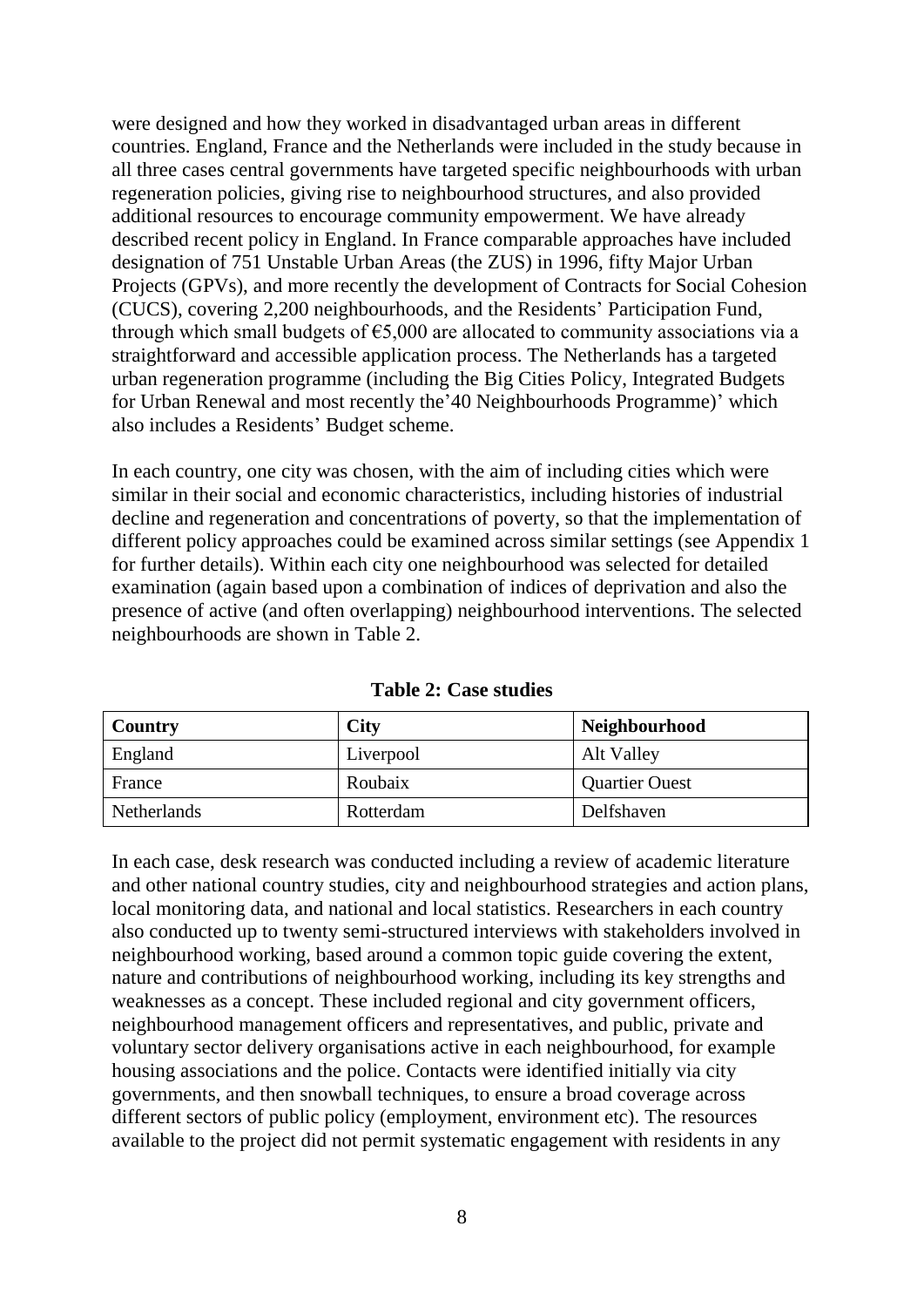way, although representatives of community-led organisations such as development trusts were interviewed.

The research findings were written up as an internal report by ECORYS researchers and the case study material has subsequently been re-analysed for this paper by the current team of authors. At some points in the paper, we also draw case study evidence from a further Ecorys study the Local Research Project (LRP) for the national evaluation of the National Strategy for Neighbourhood Renewal in England (Communities and Local Government (CLG),  $2010a<sup>3</sup>$ ). The LRP's case studies covered eighteen deprived neighbourhoods in England in receipt of the Neighbourhood Renewal Fund (NRF), and three deprived neighbourhoods without NRF. The research utilised a combination of statistical analysis and primary qualitative research, incorporating over seven hundred interviews with regional and local stakeholders and thirty-six resident focus groups.

The value of the case study approach is that it enables an in-depth understanding of the issues and processes that arise in particular contexts, as seen through the eyes of participants with different perspectives. Using multiple cases not only adds more observations but enables us to identify similarities and differences in process and outcome when key contextual variables differ – in this case, national political and institutional frameworks, histories and cultures.

In particular, a key difference between England and the other countries in this study is that in both other countries, neighbourhood governance arrangements have been mandated by law, rather than merely being encouraged by central government. France"s Loi Vaillant of 2003 required local government to designate and establish Neighbourhood Councils in all cities with a population of over 80,000, to provide residents with a voice in local policy making and a resident feedback mechanism for city government. In the Netherlands, Amsterdam and Rotterdam are unique in having an additional tier of sub-city government in the form of City-District Councils (each covering around 40-70,000 residents), which are required by national law and which hold their own elections and have statutory responsibilities for devolved service delivery (predominantly social and housing policy), supported by a sizeable bureaucracy. In England, local authorities can determine their own local substructures, or not.

Central-local relationships also differ. Although in all three case study countries, national government remains a key source of finance for local government, the nature of the relationship with local government differs greatly. In England, local government has been the subject of increasing scrutiny and control by central government since the 1980s. Although there have been moves recently to expand the role and responsibilities of local authorities, and greatly reduce central regulation and inspection, local priorities therefore remain heavily driven by centrally determined

 $\overline{a}$ 

<sup>3</sup> Research was undertaken by ECORYS, formerly ECOTEC Research and Consulting, between 2006 and 2008 (ECOTEC, 2009; CLG, 2010a). The LRP aimed to assess the impact and outcomes of the National Strategy for Neighbourhood Renewal (NSNR) through in-depth case study research, and supported the overall national evaluation (CLG, 2010b).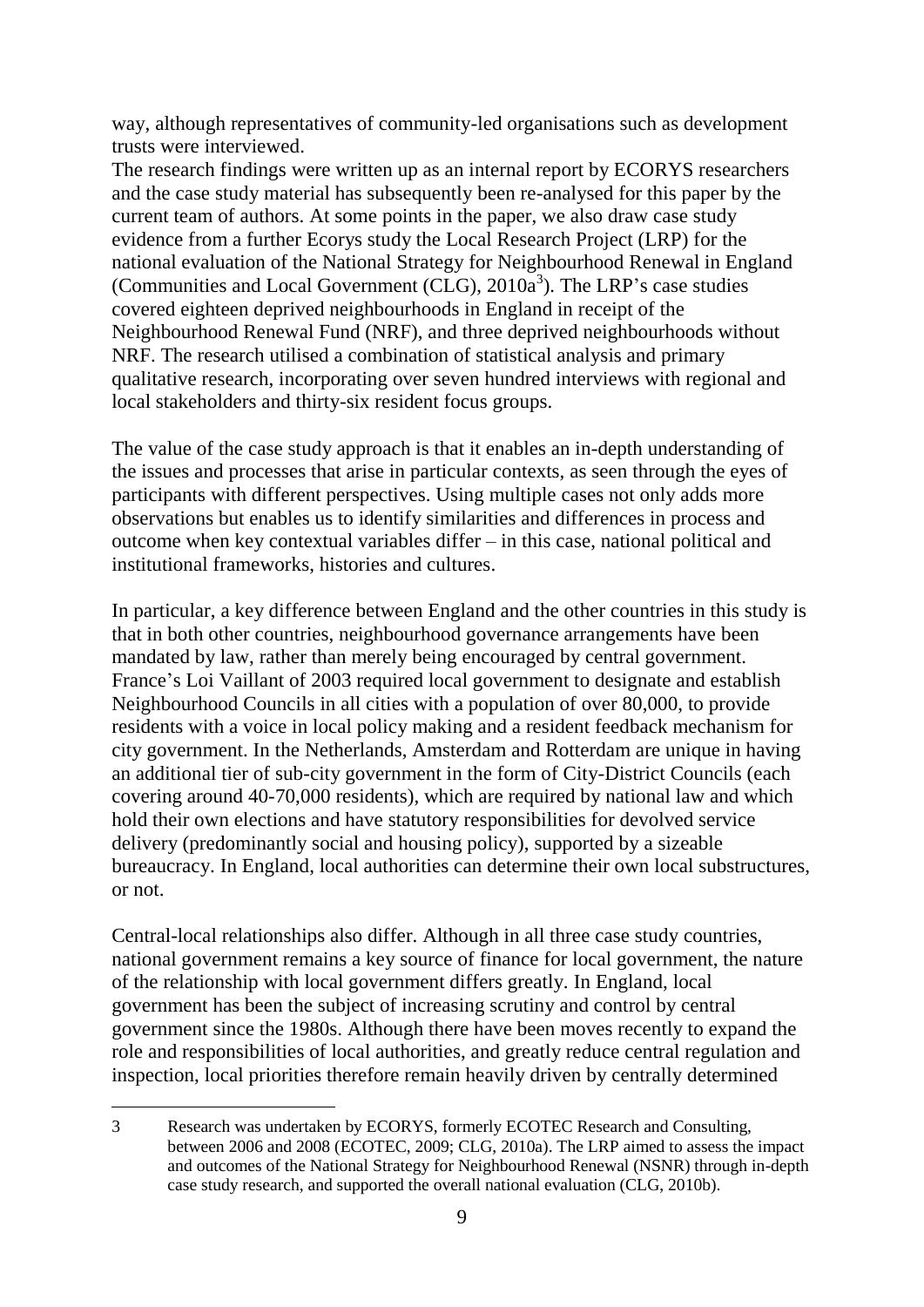political agendas and funding regimes. In France, there is much greater emphasis on the role of local government and on the state in general, as a "guardian of the public interest". In contrast to England, the trend in France over recent years has been for greater political decentralisation. The status of the state in French society as a guardian of the general interest, and of the communes as the most democratic level of government, leads to a high level of involvement of locally elected members, in contrast to the English system (Smith, Lepine and Taylor, 2007). The Dutch model is similarly based on the principle of municipal autonomy; over the past few decades, the competencies of the national government have been increasingly decentralised to lower tiers of government following the period of post-war reconstruction, mirroring the trends seen in France. Local governments are free to decide on how to spend their municipal funds, derived from national tax revenues. The most influential layer of governance in relation to urban renewal is the city council (as well as district councils in Amsterdam and Rotterdam), which execute their policies (almost) independently from the national government.

In other words, what we attempt to do via these case studies is to explore neighbourhood working at ground level in different settings, covering questions like:

- $\triangleright$  What different structures have evolved and why?
- $\triangleright$  What rationales have given rise to different structures?
- $\triangleright$  How well have the arrangements delivered on the different objectives for neighbourhood working?
- $\triangleright$  Are the objectives compatible in practice?
- $\triangleright$  What, in practice, makes it more or less likely that objectives will be achieved?
- $\triangleright$  Why are things possible in some settings but not others? In particular, how have the different policy approaches and central-local relations in different countries led to different outcomes?

Considering these questions leads us to be able to reflect on the ways in which existing and new neighbourhood structures might support the UK government's new policy objectives.

An important point to note is that, because of the origins of the study, all the areas are relatively disadvantaged. In the context of the Big Society agenda, an important question is whether different structures are a) necessary and b) possible in more socioeconomically advantaged areas. This is a question that we cannot examine directly using our empirical data.

## <span id="page-13-0"></span>**4. Neighbourhood Working and its Rationales in the Case Study Cities and Neighbourhoods**

## <span id="page-13-1"></span>*Liverpool (Alt Valley)*

Liverpool established its neighbourhood management programme in 2007, as a local response to both NSNR (and co-ordination with other regeneration programmes such as Objective 1 European Regional Development Funding) and New Labour"s political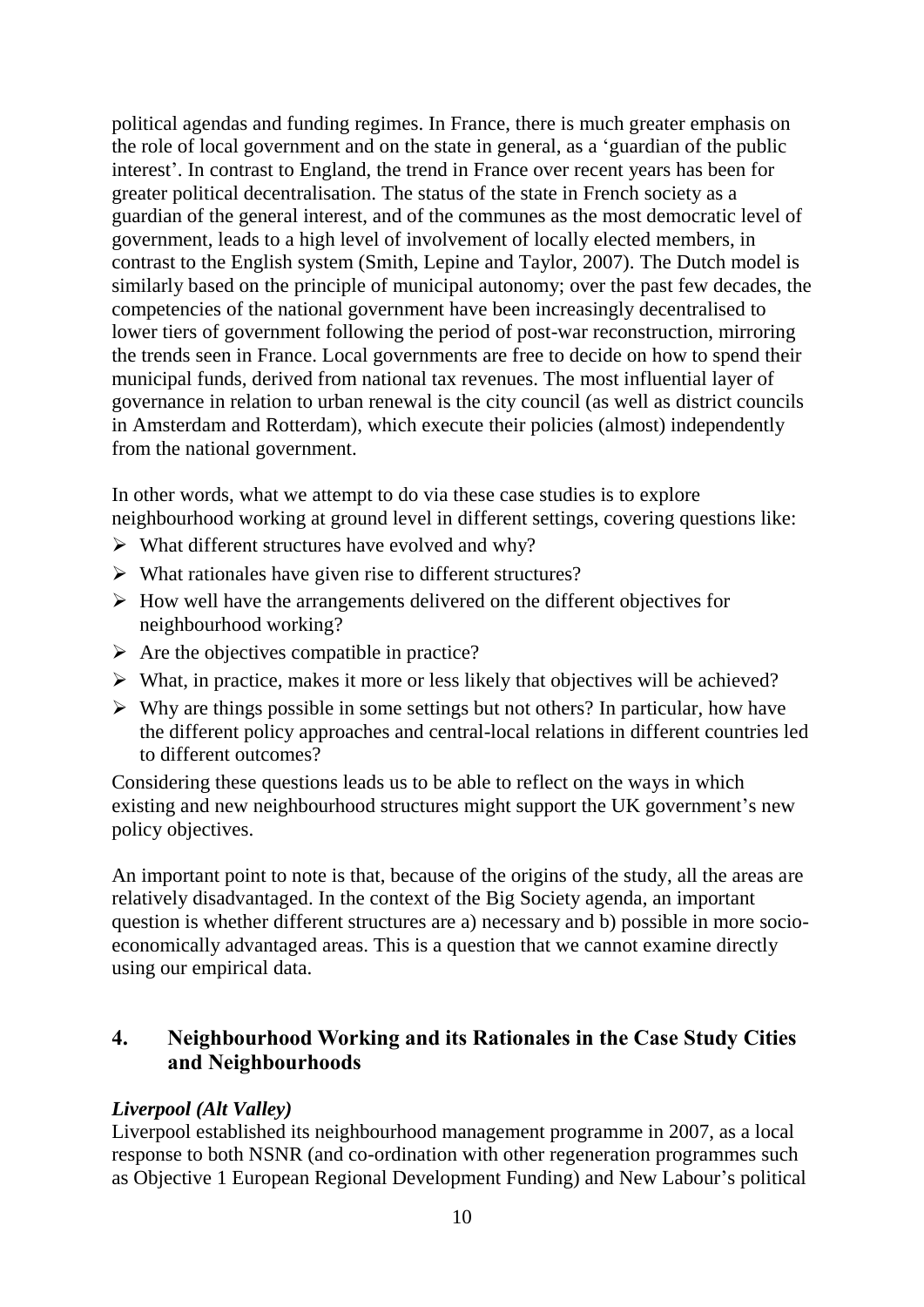devolution agenda. At the time of our research, the city was divided into five Neighbourhood Management Areas (NMAs) each covering six electoral wards and 90-100,000 residents, and having a team of around ten staff. We focused particularly on one NMA, Alt Valley.

Across the city, the main decision making bodies in the NMAs were District Committees, which met quarterly and included senior public sector managers and elected Councillors. Their primary responsibilities included developing neighbourhood plans and improving neighbourhood service delivery, as well as allocating a budget of £100,000-200,000 to fund additional local projects. Councillors also chaired Neighbourhood Partnership Working Groups (NPWGs), made up of paid workers from agencies delivering public services and local authority officers, to develop and monitor actions within their respective themes. Below these, "Task and Finish' groups were convened to carry out particular projects.

Interviews and documentary evidence suggest that social rationale was a particularly strong driving force behind Liverpool"s approach. NMAs aimed to deliver services at a local level that matched each area"s needs, covering housing, health, jobs, skills and training, safety and including through joint work with other local authorities and government agencies to tackle wider social problems, and through community involvement<sup>4</sup>. The large scale of the neighbourhood management areas, much larger than those conceived by Lowndes and Sullivan (2008), was therefore designed to match an appropriate scale for service delivery. Liverpool City Council officers reported that Neighbourhood Management has since provided a framework for the devolution of some local authority services including sport, recreation and environmental services to the neighbourhood level, and for joint working around other services such as public health and employment. In Alt Valley, this joint working (and the additional funding stream to support it) had enabled the development of smallscale community safety and environmental projects (including a witness and victim support programme and community garden), as detailed in the area's Neighbourhood Agreement for 2007-10. The Neighbourhood Manager also reported that it has enabled linkage between neighbourhood residents and city wide programmes (for example through facilitating the involvement of residents in a city-wide regeneration agency's local housing project, and the development of a 'health year' for residents). To a certain extent, political and economic rationales were also evident. Local councillors were given a prominent role in leading District Committees and working groups, and interviewees from the neighbourhood management team argued that costs saving could be made in service delivery by joint working between agencies, although in practice it was hard to evidence this.

Civic engagement was undoubtedly one objective of neighbourhood management in Liverpool. However it was less prominent than other rationales. Residents were engaged through three key mechanisms: regular consultation events, known as "Your Community Matters", with a strong input from local Councillors around the design of

 $\overline{a}$ 4 Liverpool City Council briefing note, 21 November 2008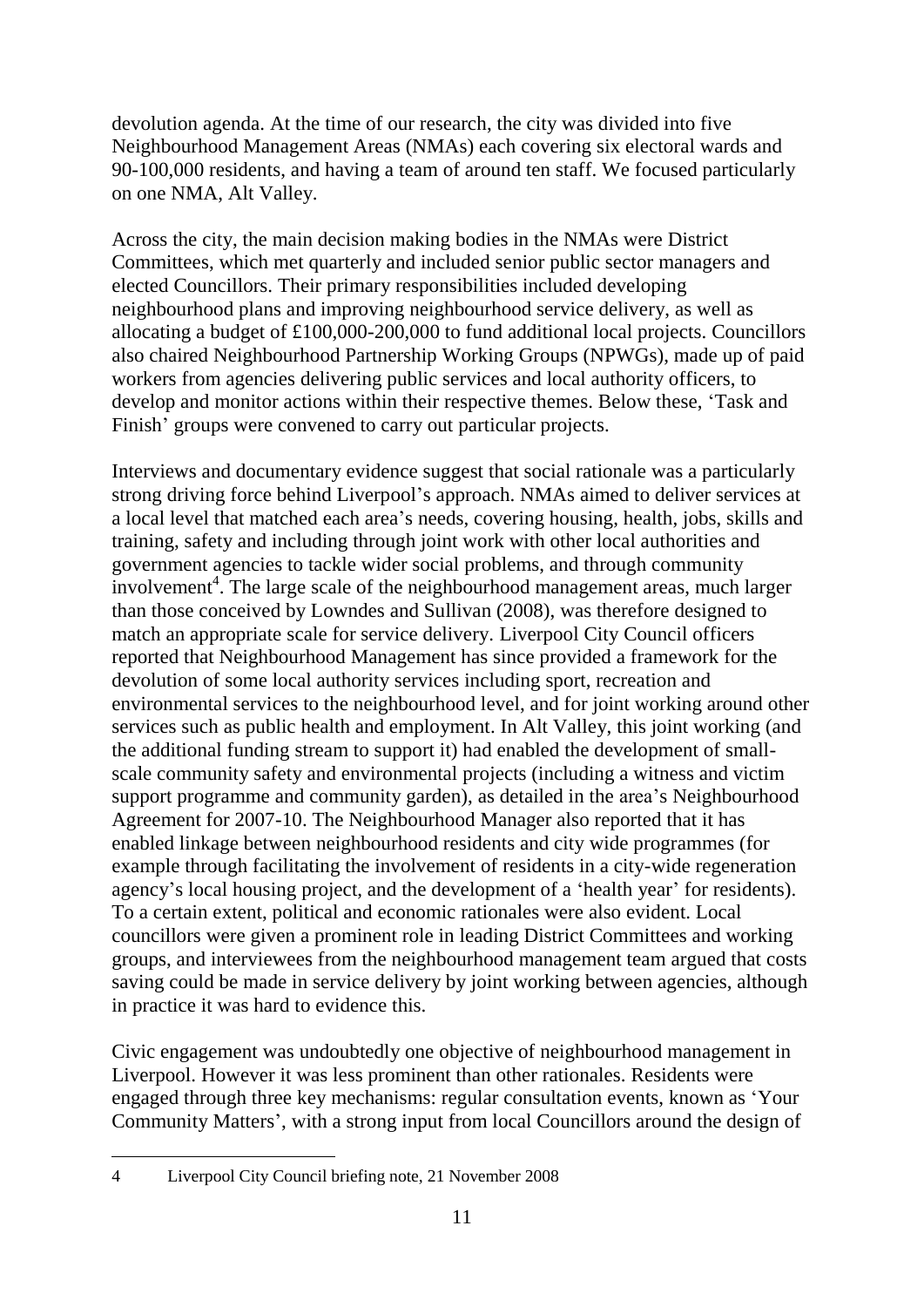these events; customer research through household surveys, use of newsletters and directly through individual service providers; and via residents" elected representatives tasked with feeding their constituents" concerns up to the NPWGs. This was primarily a representative democracy model, serving the political rationale, with an emphasis on consultation to ensure that services were designed around community needs (a reflection of the social rationale). According to interviewees, these arrangements were also partly a result of the recent history of community involvement in Liverpool, which had been significantly influenced by the availability of European "Objective 1" funding. A condition of this funding was the establishment of dedicated area-based partnerships with guaranteed seats (and votes) for community representatives. Some service providers remarked that some of the stakeholders involved in the partnerships had been overtly political and obstructive and questioned how representative they were of wider community views. They doubted that residents were able to contribute meaningfully to debate at a strategic level and according to some interviewees it was to avoid these same difficulties that the City Council had moved to a politician-led and consultative model for Neighbourhood Management. Community representatives in the research however, including a local development trust, felt somewhat disempowered by this shift in models of engagement.

Interestingly, since our research took place, there has been a shift of policy and approach. In May 2010, Liverpool had a shift in political control, and has also been working on how to make significant budget savings. Already, some services have been re-centralised including environmental maintenance, and the Neighbourhood Management Teams have been reduced in size. Looking ahead, it seems likely that Liverpool"s Neighbourhood Management will move towards more of an enabling role, focusing on co-ordination rather than direct service delivery, with the District Committees or "mini LSPs" supported by existing service staff working together at the neighbourhood level, rather than dedicated workers. Buy-in at the executive director level is currently secured through the nomination of 'Devolution Champions'. Whilst a reflection of wider reductions in public sector budgets, this may also be in recognition of the limited progress made on the economic rationale for neighbourhood governance (or at least on evidencing real value for money benefits).

### <span id="page-15-0"></span>*Roubaix (Neighbourhood West)*

 $\overline{a}$ 

Roubaix"s structure was one of Neighbourhood Councils (prescribed by statute as described above). According to the city government, these were on a much smaller scale than Liverpool"s NMAs, serving approximately 20,000 residents each. The Neighbourhood Councils were led by the Neighbourhood Mayor, an existing elected politician. They met bi-monthly and consisted of 80 members, of whom half were residents. As in Liverpool, they were supported by 10-15 permanent staff, including, in Neighbourhood West's case, a Director, responsible for running the office; the neighbourhood Project Manager who supervised the implementation of the "Politique de la Ville<sup>,5</sup> projects in the neighbourhood and coordinated the different actors

<sup>5</sup> The French neighbourhood renewal programme commonly named "Politique de la Ville" was launched in the late 1970s.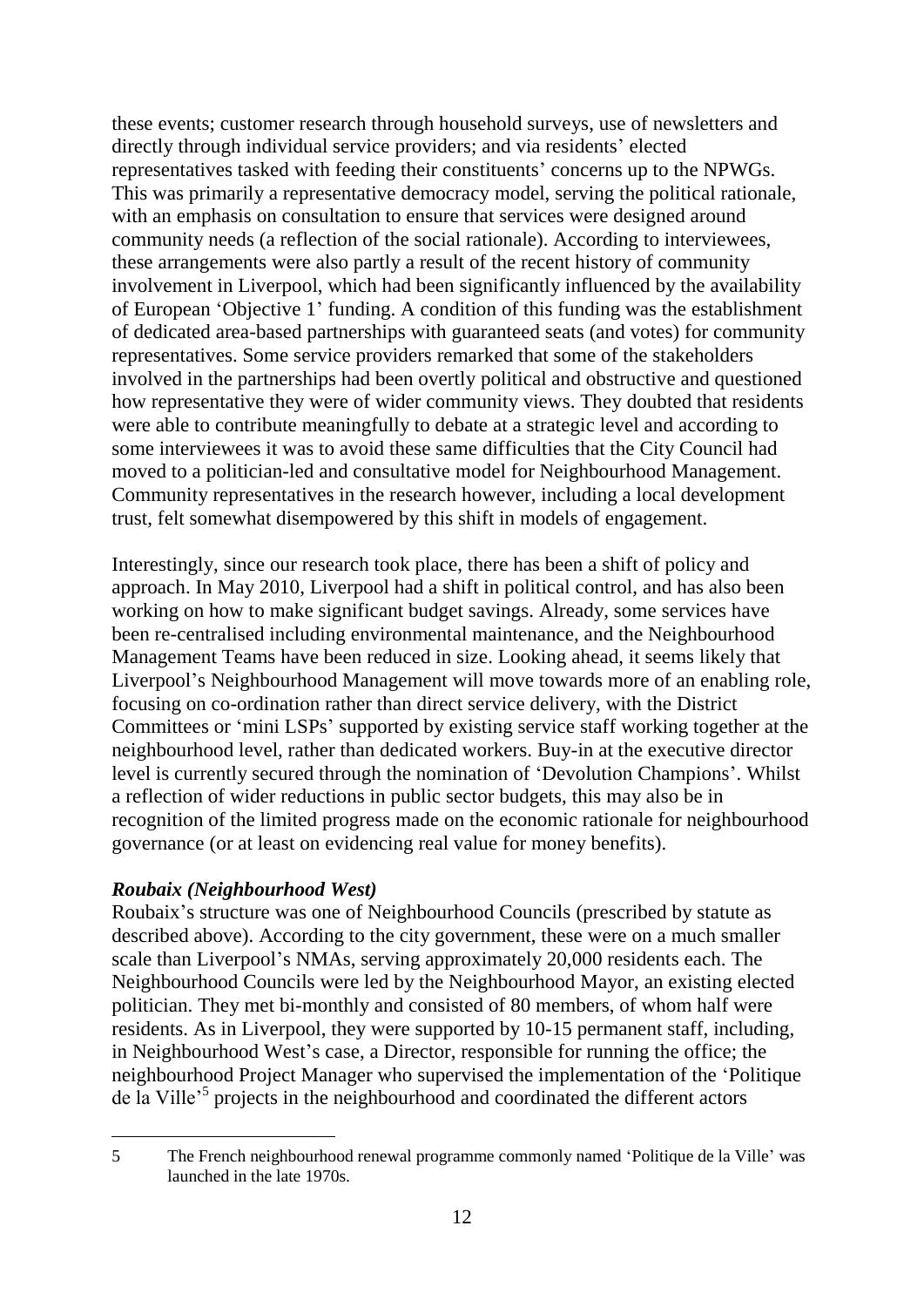involved; and the "Cadre de Vie" Technician (community life technician) who dealt with daily contact with residents, coordinates local services (e.g. parking, cleanliness), and supported partnership initiatives. The latter officer also managed an annual budget of Euro 100,000 to spend on micro-urban renewal projects, in partnership with the local authority.

With their focus on engaging residents and officers in democratic debate (particularly around strategy and local services), but without investing significant decision making power amongst the residents themselves, the approach and institutional design of Roubaix"s structure reflects most closely the political rationale for neighbourhood working within the Lowndes and Sullivan typology. According to one elected representative, it offered a way to "renew the relation between the residents and the elected representatives". Indeed the political workings of the Neighbourhood Council have been an issue of active debate.

The city council reported that changes had to be made to the Neighbourhood Councils in 2008 following accusations of demagogic behaviour by Neighbourhood Mayors, an over-representation of some groups, and the subsequent loss of other members. It was argued that Neighbourhood Mayors had not properly fulfilled their functions and instead acted as isolated actors, appropriating issues for their own benefit instead of acting in the general interest. Quotas were introduced to help diversify membership, and include professionals and representative organisations alongside residents.

Roubaix"s neighbourhood management arrangements were ostensibly stronger than Liverpool"s in terms of civic involvement both because of the smaller scale of the neighbourhoods and because pre-existing structures for resident empowerment were maintained under new arrangements. Roubaix also had a system of Neighbourhood Committees which pre-dated Neighbourhood Councils, having been created through a popular residents" movement in the 1970s. They had 15-20 permanent members, were represented on the Neighbourhood Councils, and were each supported by one fulltime employee, who provides advice and guidance to local residents (this reported to have helped make local services more accessible). Neighbourhood Councils were involved in the management of the Residents' Participation Fund, allocated by the region and the city to fund community involvement and cohesion building projects at the neighbourhood level, and then "*managed by, with and for residents*".

There has been some progress on addressing neighbourhood social issues e.g. through the renovation of a playground, traffic management and pedestrianisation studies, and most notably through conducting an environmental diagnostic, which influenced other Neighbourhood Committees and the city council to tender in cooperation with neighbouring cities for the creation of a green corridor (the "Ecologic Corridor", worth more than a million Euros). However, it was also felt by national government agencies that such examples of significant influence were rare: the Residents" Participation Fund was said to mainly fund "*ephemeral and not very sustainable projects*". A lack of substantial economic rationale is illustrated by the fact that Neighbourhood Councils and Committees are primarily concerned with resident engagement, debate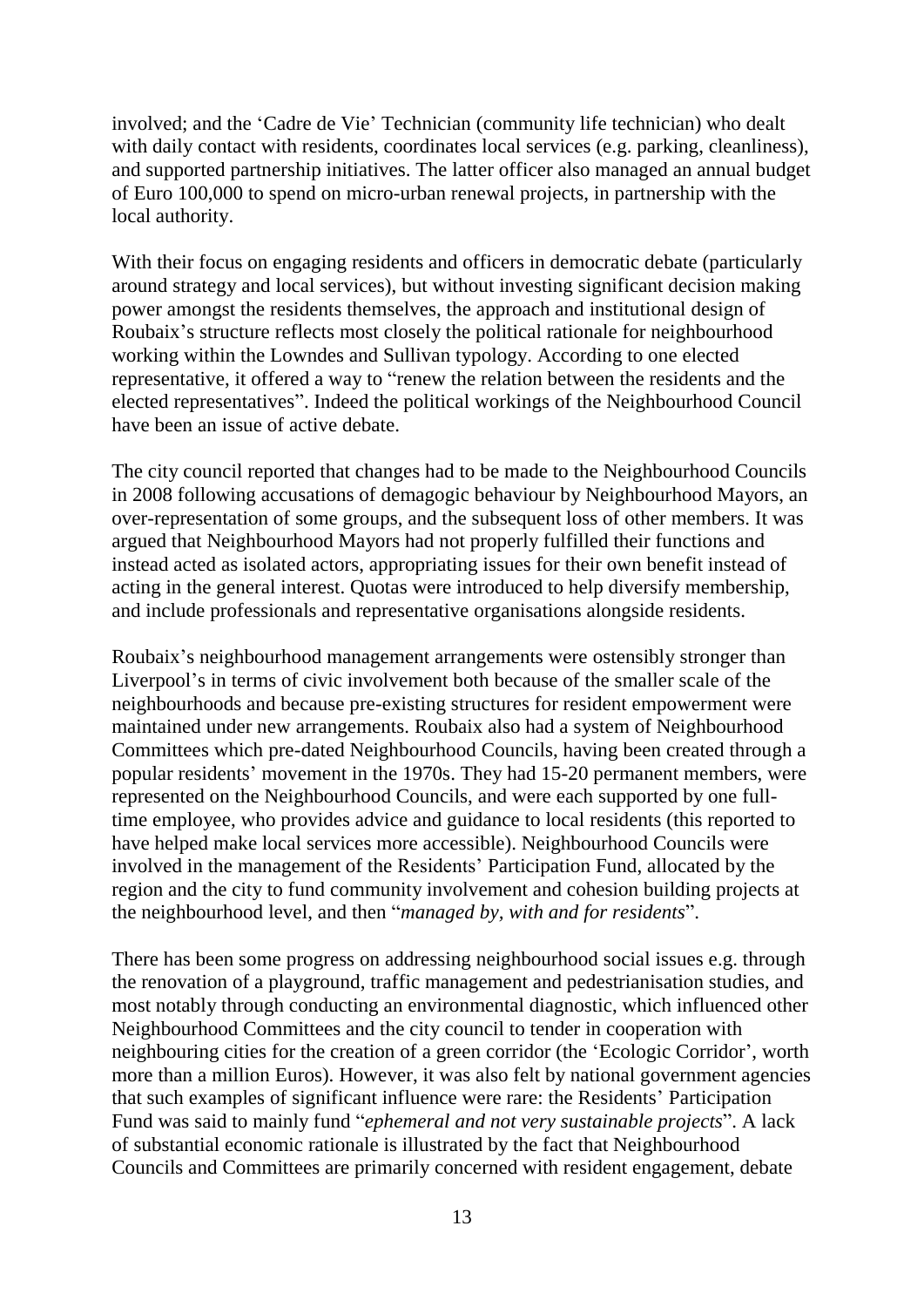and proposals for additional services, as opposed to substantive service remodelling or supporting efficiencies within existing services:

"*Decisions are taken between the Government and the city council… Neighbourhood Councils are there for exchange and the organisation of local events*" (housing agency manager).

### <span id="page-17-0"></span>*Rotterdam (Delfshaven),*

Rotterdam had the most extensive devolution of the three cities at the time of the research. The city was divided into four City-Districts (including Delfshaven), each covering a number of sub-neighbourhoods and totalling around 70,000 residents. In contrast to the other case studies, the City-Districts in Rotterdam had a substantial delegated budget (circa Euro 30 million per annum), responsibility for management of national regeneration budgets for their districts (including 40 Neighbourhoods Funding) and officer complements of around 300 staff for each City District. District policy programmes and budgets were negotiated with the city government, to reflect national and city policies and agreed output measures. In this sense, Rotterdam"s City-District Councils would appear to most closely align with the economic rationale for neighbourhood working, with their focus on ensuring more efficient and effective service delivery. City-District goals were delivered through direct service delivery, commissioning of services, and partnership agreements reached through consensus on the basis of reciprocity and mutual dependence.

The Dutch example was reported by local and national urban officials to have been particularly successful in facilitating more localised delivery of a range of social, community safety, and housing services, including in Delfshaven developing "public space behaviour rules', commissioning local employment and youth services, bringing local housing associations together to develop a neighbourhood action plan, renovating derelict homes in partnership with residents, and in general terms ensuring that national regeneration programmes were channelled towards tackling neighbourhood priorities. Contractors and other delivery partners could be engaged and monitored at a more local level. Low income neighbourhoods such as Delfshaven have experienced significant increases in neighbourhood satisfaction and safety over the period of intervention. Services more efficiently dealt with at a higher level were managed by Rotterdam City Council.

Delfshaven City-District Council could also be seen to be offering an opportunity to strengthen democratic accountability, and hence also aligns with the political rationale. The city district or Deelgemeenten (sub-municipalities) were the lowest administrative level in the municipality and were democratically elected, with policy implemented by the district-mayor (voorzitter) and the district-aldermen. However, the independence of the City District Council was limited, as they needed to formalize an official management agreement (bestuursakkoord) with the city council. The city district acted a local extension of the government of the municipality of Rotterdam, with responsibility for social cohesion, public space, local government services and similar issues.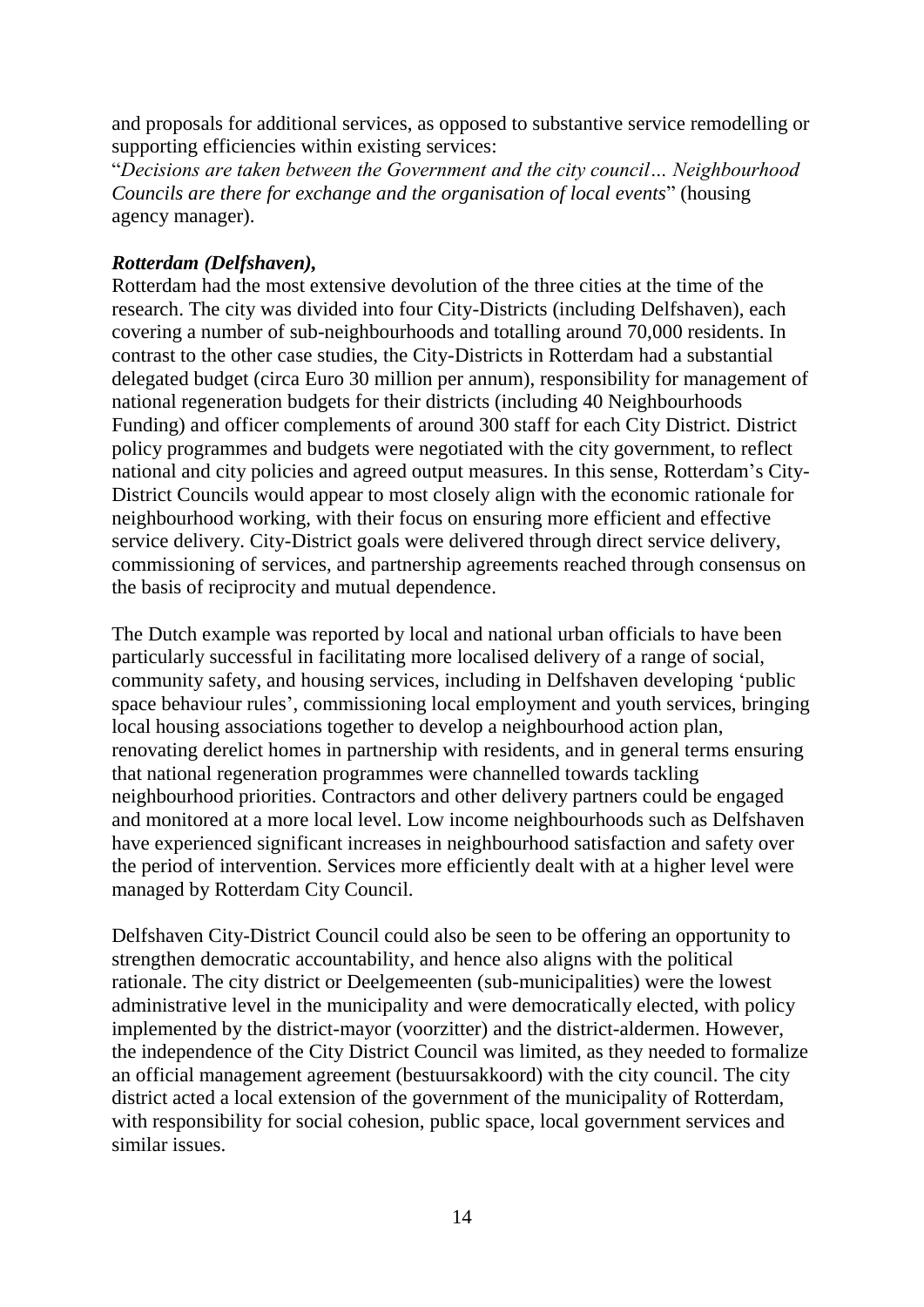Residents had no formal role in Delfshaven City-District decision-making, although they were involved indirectly as voters and directly through consultation on specific developments and issues (whether through resident participation platforms organised by the City-District government or through day to day contact with housing corporation employees and neighbourhood police officers). City-District Councils in Rotterdam had also used their allocation of the Neighbourhood and Resident Budgets to develop more innovative public participation through "Delfshaven Duiten". Every resident in the neighbourhood was given a token representing a small monetary value, five times a year, and encouraged to group together with other residents in order to commission additional projects and activities to benefit the neighbourhood from this relatively modest additional fund. However, there was no direct participation in decisions about other more significant investment or policy.

One successful civic activity in Rotterdam was an initiative known as Opzoomeren. This was initiated by local residents in Rotterdam West to enliven their neighbourhood to improve safety, amenity, and "gezelligheid" (cosiness) in the neighbourhood by organising street activities, such as small street festivals, neighbourhood clean-ups and flower planting. The initiative was later co-opted by the municipality which opened an Opzoomer-office and subsidizes various activities. At the time of the research, the programme was city-wide, with paid neighbourhood coordinators, and was funded by the city government; 18 per cent of all Rotterdam citizens participated in Opzoomeren activities.

#### <span id="page-18-0"></span>*Summary*

Table 3 summarises key elements of neighbourhood working in the three case study cities in relation to the typology presented in Table 1.

This overview suggests that in each case, neighbourhood structures were driven by a number of different rationales – there was no case where only one objective dominated. However, the emphasis was different in each case, with more emphasis on the social rationale in Liverpool, political in Roubaix and economic in Rotterdam.

Economic and social rationales were closely related, since economies in service delivery from joint working and partnership working to fit services more closely to residents' needs were often seen as two sides of the same coin. Table 4 produces a very simple summary, with the number of crosses indicating the strength of the rationale in each case.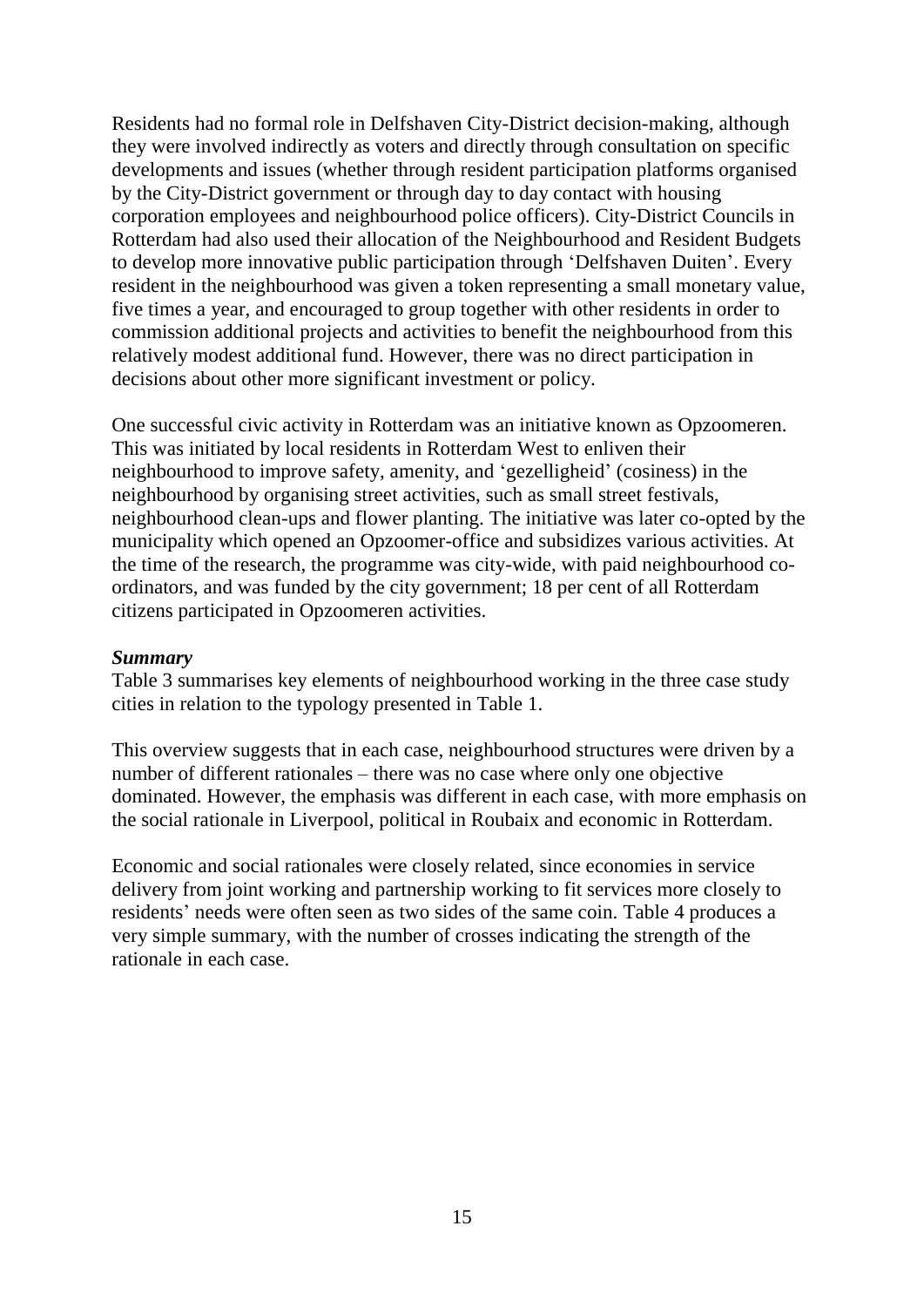|                  | <b>Alt Valley, Liverpool, England</b>                                                                                                                                                                                                                                             | Neighbourhood West, Roubaix,<br><b>France</b>                                                                                                              | Delfshaven, Rotterdam, Netherlands                                                                                                                                                                                              |
|------------------|-----------------------------------------------------------------------------------------------------------------------------------------------------------------------------------------------------------------------------------------------------------------------------------|------------------------------------------------------------------------------------------------------------------------------------------------------------|---------------------------------------------------------------------------------------------------------------------------------------------------------------------------------------------------------------------------------|
| <b>Civic</b>     | • Your Community Matters consultation<br>• Project specific resident involvement (e.g.<br>community gardens)                                                                                                                                                                      | • Neighbourhood Councils $-50\%$<br>individuals<br>• Neighbourhood committees<br>• Resident Participation Fund                                             | • Neighbourhood and resident budgets<br>• Delfshaven Duiten - 'PB' originated<br>from City-District-'tokens'<br>$\bullet$ Opzoomeren – created by residents                                                                     |
|                  | • Service providers exchange data and avoid<br>Economic duplication of effort<br>• Commissioned Alt Valley Community Trust to<br>deliver environmental services                                                                                                                   | • Neighbourhood Councils co-<br>ordinate services in neighbourhood<br>· Neighbourhood Committee service delivery/policy<br>desks                           | • City-Districts – $\epsilon$ 30 million/annum (%)<br>of city budget), more localised service<br>• Service commissioning (e.g. local job<br>scheme)<br>• Bilateral agreements with partners, no<br>sanctions for non-compliance |
| <b>Political</b> | • District committees $-90,000$ population<br>covering six Wards, defined by city council, ward Neighbourhood Mayors (elected<br>councillors<br>• Cllrs chair NPWGs<br>· Neighbourhood Area Agreements link to Local<br>authority targets                                         | • Neighbourhood councils, led by<br>members of city council)                                                                                               | • City-Districts –tier of local<br>government, all councillors directly<br>elected                                                                                                                                              |
| <b>Social</b>    | •Budget of £100-200,000/annum<br>• Neighbourhood Partnership Working Groups<br>• Task and Finish groups<br>· Witness protection scheme, Health Year,<br>community gardens, sports, youth diversion •<br>Close links with neighbourhood jobs employment<br>and training programmes | • Micro-urban renewal projects (e.g.<br>playground renovations)<br>• Traffic management projects e.g.<br>pedestrianisation<br>• Urban green space projects | • Strong overlap with economic<br>• Funnelling of national regeneration<br>budgets to meet local needs<br>• Innovative homesteading and youth<br>training and employment projects                                               |

**Table 3: Case Studies considered in relation to the Neighbourhood Rationales**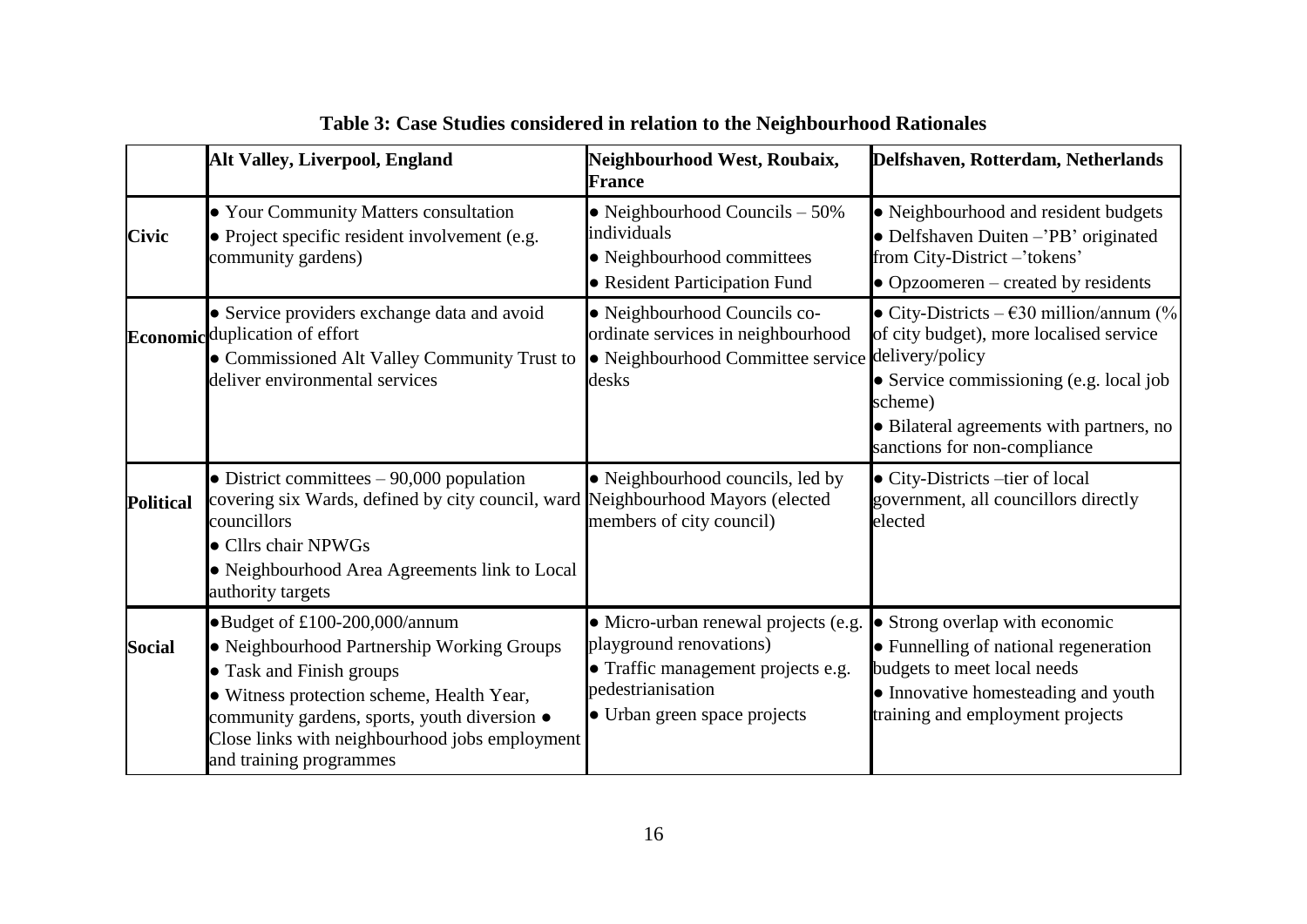| <b>Case studies</b>       | Alt Valley,<br>Liverpool,<br><b>England</b> | Neighbourhood<br>West, Roubaix,<br><b>France</b> | Delfshaven,<br>Rotterdam,<br><b>Netherlands</b> |
|---------------------------|---------------------------------------------|--------------------------------------------------|-------------------------------------------------|
| <b>Civic</b>              | X                                           | X                                                | X                                               |
| <b>Economic</b>           | X                                           | X                                                | <b>XXX</b>                                      |
| <b>Political</b>          | XX                                          | <b>XXX</b>                                       | XX                                              |
| <b>Social</b>             | <b>XXX</b>                                  | XX                                               | XX                                              |
| <b>Dominant rationale</b> | Social                                      | Political                                        | Economic                                        |

**Table 4: Rationales for Neighbourhood Working - Summary**

This is in an oversimplified presentation, but we use it to make a simple point: although all the case studies of neighbourhood working included mechanisms for civic participation and involvement, this was not the strongest rationale for neighbourhood working in any of the cases. Thus citizen participation was taking place in the context of structures that were also serving other ends: creating stronger and more accountable local political structures, enabling co-ordination of service delivery, aligning objectives and spending at local authority and neighbourhood levels, and making efficiency savings. Clearly this could also be the case more widely in the current UK context, if civic activism for the Big Society is promoted within structures that already exist for neighbourhood working, set up primarily with other goals in mind. We therefore turn to look more closely at the "civic" elements of the case studies: how did the different structures perform in relation to their civic rationales; were they effective (or not) in engaging and activating citizens; what were the tensions and difficulties between the civic and other objectives?

The evidence from these case studies suggests that there were weaknesses in civic engagement and empowerment in all the selected neighbourhoods. Stakeholders across the case studies broadly felt that residents had played a largely consultative role within neighbourhood working structures, as opposed to direct participation in decision making, budgeting or community action, with community involvement usually heavily state-directed and circumscribed. Whilst there is an important role for consultation within the spectrum of civic engagement, this could be perceived as reactive, and unlikely to deliver the "Big Society". Some stakeholders talked about "directed consultation", which was "tokenistic" and was felt to preclude genuine community participation and empowerment.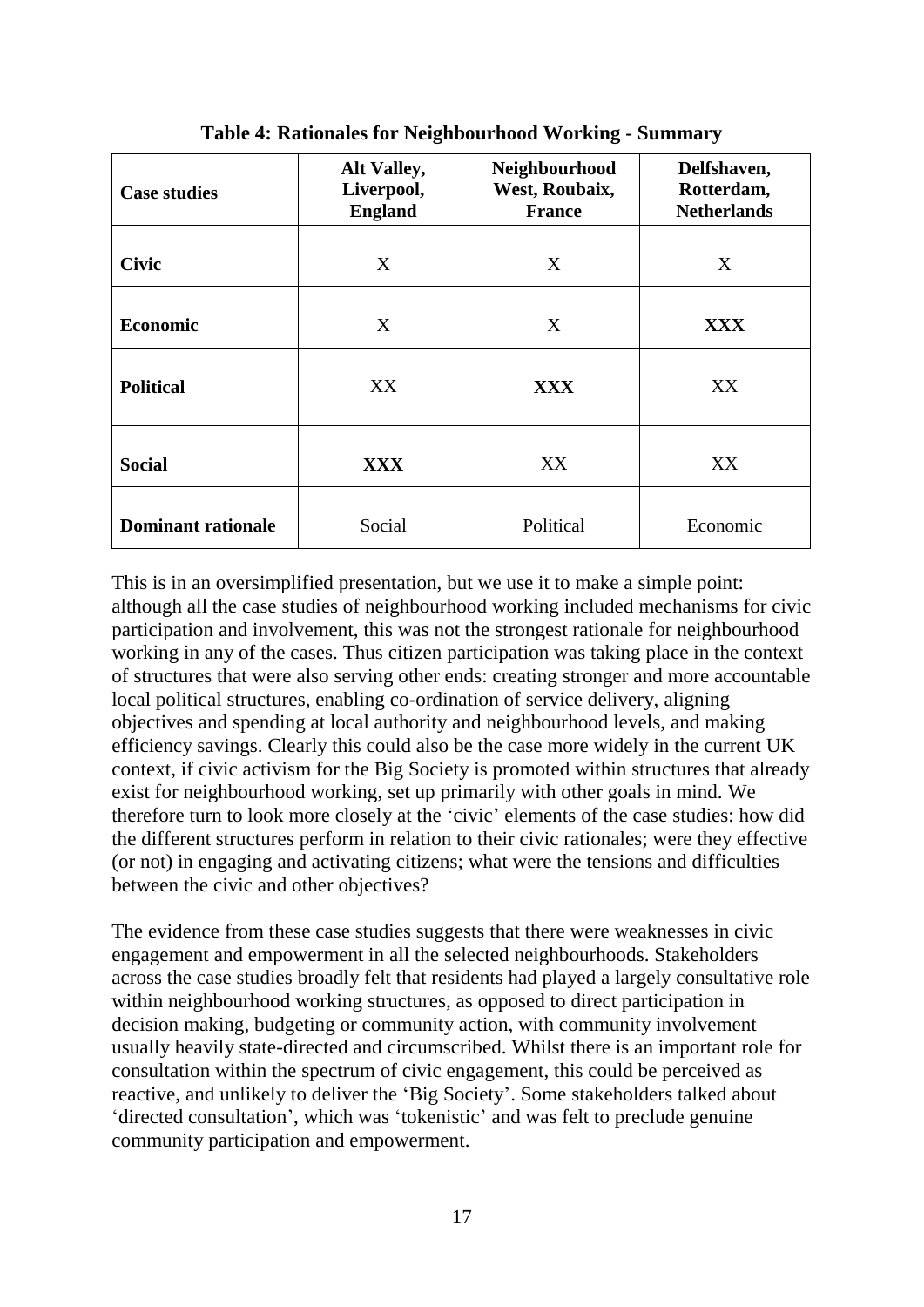Tensions were evident for example between Roubaix"s Neighbourhood Committees and the more recently established Neighbourhood Councils, with one Committee in Neighbourhood West of the opinion that the Council did not always take their suggestions and proposed projects into consideration (the example of a proposal for an intermediate labour market project, and tackling unemployment more generally, was cited). However this issue itself was contested within the community and perspectives tended to differ by Neighbourhood Committee. Other community associations spoke highly of the engagement role of the Neighbourhood Councils:

"In the case of the Lignons projects for example, residents intervened during one of the meetings, the architect listened to their questions and remarks and the whole project got reversed. He became interested in the people" (President of the association 'Théâtre tout Azimut').

To a certain extent, problems and tensions were a matter of gaps in community engagement practice that could easily be remedied and were not systemic. The core methods of resident engagement were on the whole conservative, with meetings the overwhelming method of choice. There had been some innovations in Liverpool, including consultation events in public areas with high footfall such as shopping centres and the use of participatory budgeting, with each ward allocated £10,000 to spend on activities or projects chosen by residents, but there remained significant room for greater experimentation with models such as e-governance, dramatic exploration and engagement with specific groups (such as young people or ethnic minorities), to reach out to those who are not always heard. In all three of the case study areas, residents" organisations and meetings tended to be attended by only a small number of highly engaged and active residents. In Delfshaven, for example, elderly residents were said to have given associations a "stuffy" image, which had discouraged younger people and minority ethnic communities from engaging. In Roubaix there were also reports of "class confrontation" between more mobilised and well-resourced residents and other, less well-off sections of the community. The perceived dominance of some more middle class associations within the Neighbourhood Council had led Roubaix to require minimum quotas for different types of members. In the city council, an official claimed that in the Neighbourhood "Ouest" (West) there is no room for the "little people". Overall, the evidence suggests that there is room for improvement, particularly in terms of accountability to residents' inputs and feedback, and to the diversity of the community. It is not easy to mobilise a Big Society on a consistent basis through representative or consultative structures.

However, weaknesses in relation to "the civic" partly reflected the need for neighbourhood working to meet other objectives. There were inherent tensions between delivering social, economic and/or political rationales and the civic rationale. A key issue was scale, or "territorial coherence". The main state-led vehicles – District Committees, Neighbourhood Councils and City-Districts – all covered areas identified and defined by their respective city councils. These areas contained a number of much smaller areas that residents identified more strongly with – those which, in reality,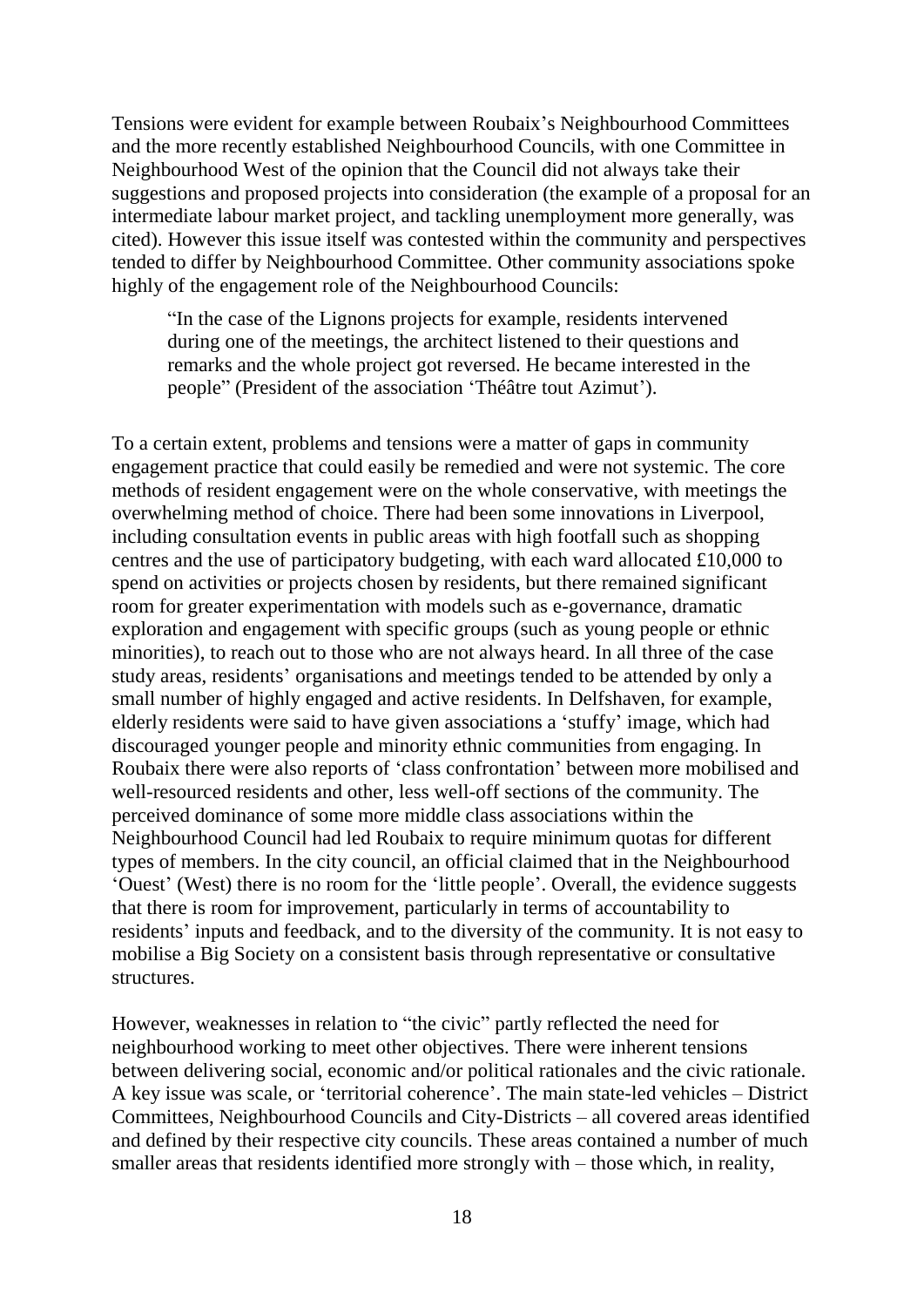residents considered their "neighbourhoods". Notably, the resident-led Neighbourhood Committees in Roubaix aligned closely to Neighbourhood West"s traditional industrial neighbourhoods. In Roubaix and Liverpool this had been countered somewhat by organising resident engagement at a sub-district, neighbourhood level (with the interaction of Neighbourhood Councils and the smaller scale, resident-led Neighbourhood Committees in Roubaix considered particularly successful), although equally this also added to the complexity of local governance, which can be problematic for citizen engagement and also democratic renewal.

Neighbourhood structures and the community had also had to contend with the reality of changing political agendas (and short-termism) at the city level, as described by one neighbourhood stakeholder from Delfshaven in Rotterdam:

"I"ve been explaining this now to the local government for the 3rd time in 3 years…there is no consistency in people, ideas, no awareness of local networks, just no consistency at all. Each government seems to want to start all over again. I have sincere doubts about any effectiveness or efficiency in local policies and implementation plans".

Another key issue was accountability. Civic renewal through direct citizen participation sat uneasily with more formal representative democratic processes designed to revitalise local democracy and local political leadership, or partnership models where diverse service providers worked together to meet citizens' needs. This generated frustrations on both sides. Tensions existed between politicians and residents' bodies that were not anticipated or well managed. In Roubaix, some Neighbourhood Mayors were reported to have not properly performed their role, with attempts to dominate proceedings leading to disillusionment and disengagement among stakeholders. There were also tensions between the existing Neighbourhood Committees and the Neighbourhood Councils created by the Loi Vaillant in 2003. The Committees quickly felt threatened and de-legitimised by these new governance bodies, which covered a larger area and had significantly higher budgets, and there have since been several debates over roles and legitimacy between the two bodies. Within Neighbourhood West, one Neighbourhood Committee tended to have a cooperative approach with the Neighbourhood Council, while the other admitted to be constantly in conflict with the Neighbourhood Council: "*We attack and threaten the Council, we even go to court. We work together for the sake of residents*". The city council seemed to have been ill-prepared for managing these tensions, saying that: "*nobody had imagined that the existence of Neighbourhood Committees and Councils would imply a shift in the decision making process. We have a direct suffrage and elected representatives have the right to the take decisions. We ask residents to give their opinion and co-produce in some cases'*.

In Alt Valley also the emphasis on local political leadership seemed to work at odds with a 'bottom up' approach. For example the 'Your Community Matters' events were commissioned by the City Council, and its elected members had a strong influence over the format and content of events. The City Council's view that ward councillors should act as community champions was challenged by voluntary sector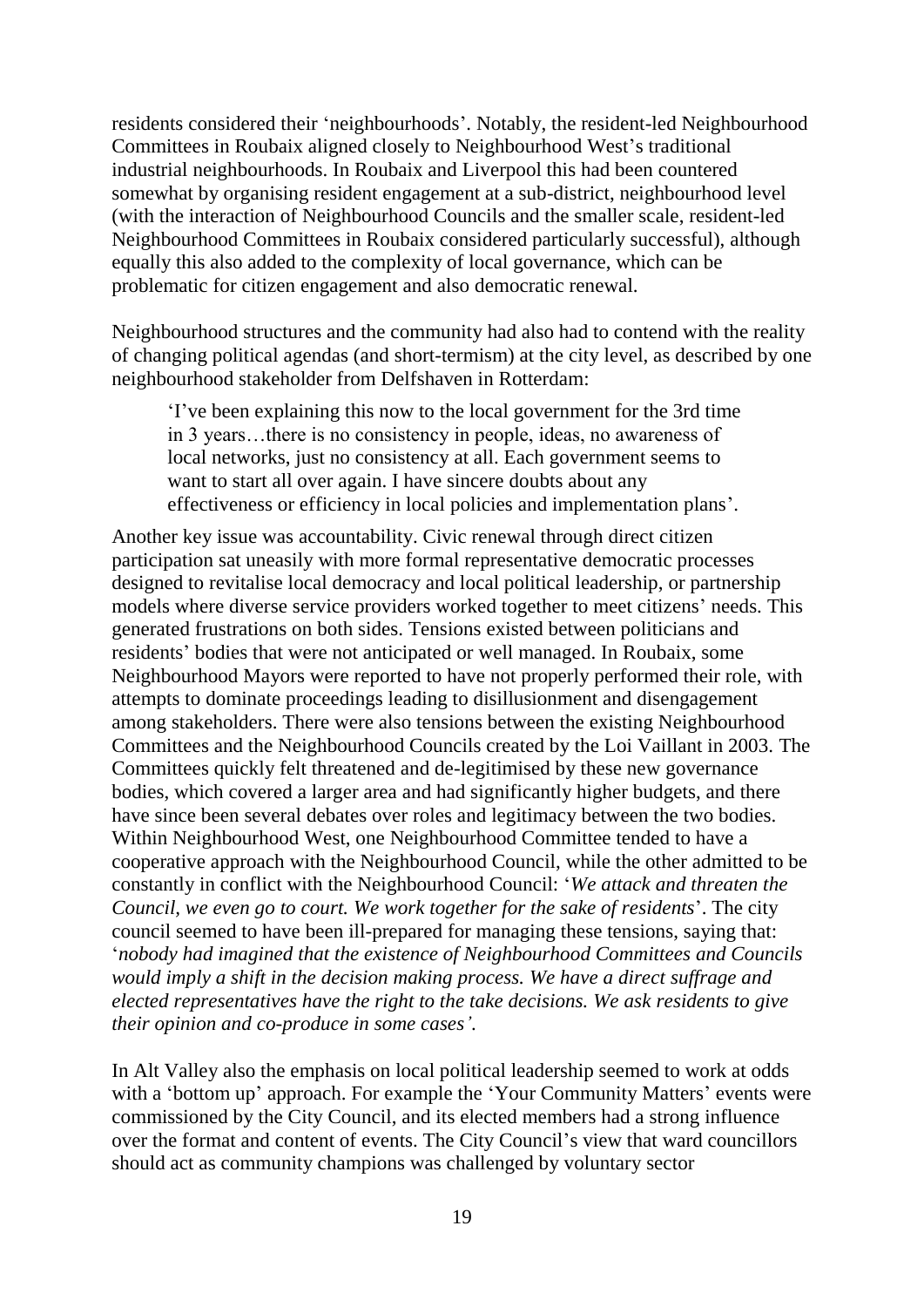representatives, some of whom felt that low voter turnouts, a lack of alternative candidates in some areas and the fact that not all councillors worked or lived in the communities they represented weakened their legitimacy. Meetings provided opportunities for members of the public to engage with service providers in person, provide information about neighbourhood issues, and identify their own priorities for action. However communication of these issues upwards was dependent upon individual service providers and Councillors and them acting effectively as 'champions'.

## <span id="page-23-0"></span>**5. Discussion and Conclusions: Delivering the Big Society - 'Popular' and 'Invited' Neighbourhood Spaces**

The policy pronouncements of the new Government around the twin flagship aims of the "Big Society" and localism seem to be strongly supportive of the various rationales for neighbourhood working aiming to ensure responsiveness, to offer direct, local support to nascent community activity, and to coordinate community-run services. On this basis, one might expect to see a period of expansion and perhaps embedding of neighbourhood working activities and structures in the months ahead.

Yet the evidence presented in our case studies questions and challenges the effectiveness of neighbourhood structures in achieving the "civic" objectives associated with the Big Society. This evidence supports the findings of previous research (for example, Durose and Richardson, 2009) that has indicated that in practice the civic is neglected in neighbourhood working, overwhelmed by the demands of the other rationales. This evidence points to an unacknowledged tension within current UK government policy. Devolution to and within local authorities (i.e. to local rather than central authorities) does not necessarily result in, and can thwart, community activism and empowerment (giving power to local communities rather than local authorities).

Nonetheless, there were also examples within the case studies of neighbourhood initiatives which had successfully promoted community involvement. Despite the difficulties Roubaix's Neighbourhood Committees and associated Residents' Participation Fund, the Dutch Neighbourhood and Resident Budgets, and Opzoomeren"s neighbourhood workers all did promote active community involvement. In the latter case, state support had helped to build on and extend community action, making the Big Society bigger. The partial incorporation of civic action in these examples helped the community"s voice to be heard when major decisions were being taken which affected their neighbourhood, ensured that national funding for empowerment reached residents and community groups, and provided arenas for diverse and competing interests to be reconciled or moderated.

In thinking through how to reconcile the existing structures for neighbourhood working with the aspiration of the "Big Society", Lowndes and Sullivan (2008) provide another useful heuristic for understanding neighbourhood working in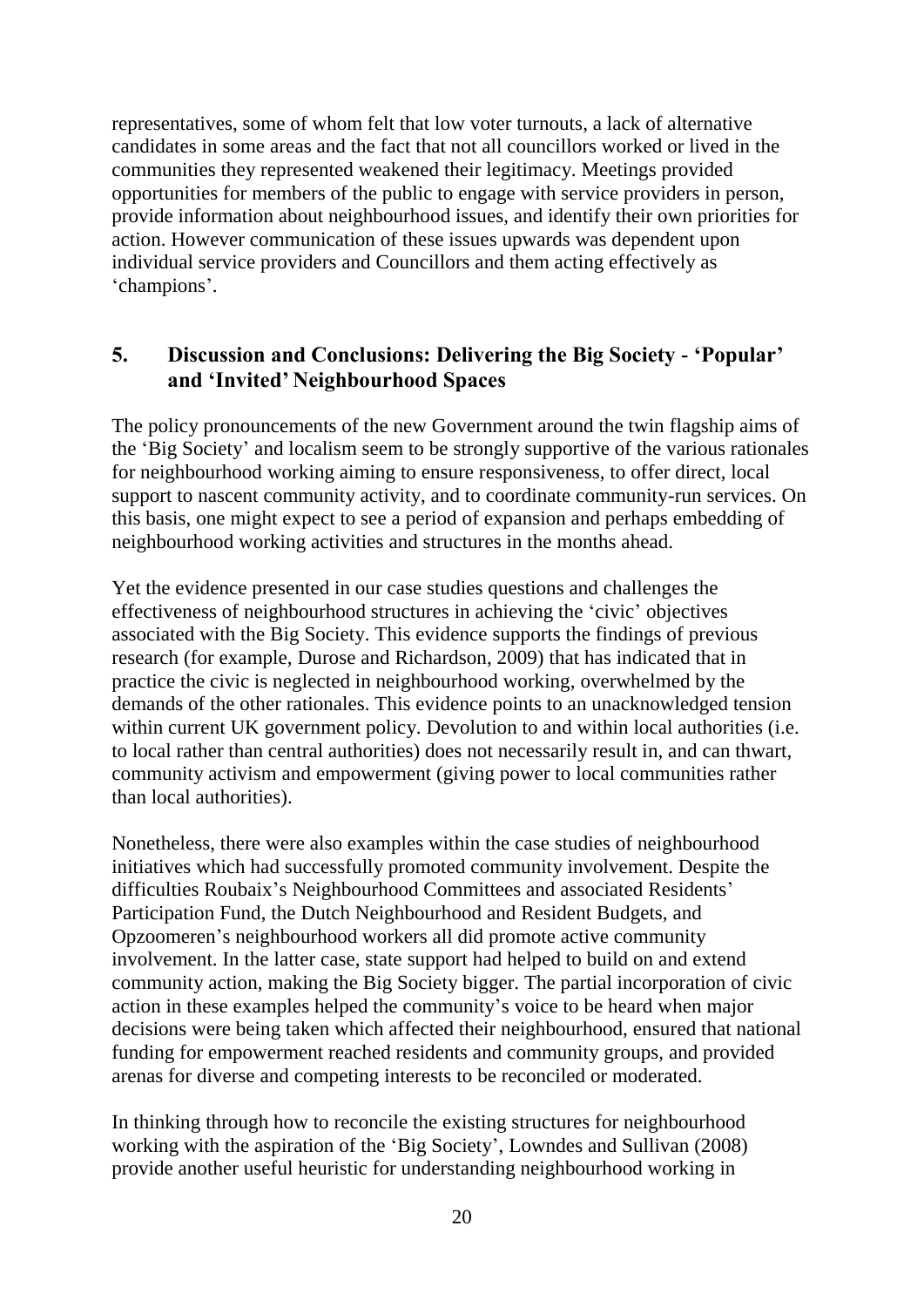differentiating between 'invited' and 'popular' spaces. 'Invited' spaces are structures and vehicles for neighbourhood working created by the states whereas "popular" spaces are created outside of conventional political systems and structures. It follows that "invited" spaces may be less effective in delivering "civic" objectives as they are driven 'top down' whereas popular spaces are developed by citizens 'bottom up'.

The central-local relations in each of three main governance models identified in the case studies are clear examples of "invited" spaces: the District Committees and their associated thematic partnerships, established by Liverpool City Council; the Neighbourhood Councils, required by national law and defined by Roubaix City Council, and of course the Dutch City-Districts, which in themselves constitute an additional tier of local government. The Opzoomeren and the Roubaix Neighbourhood Committees are examples of popular spaces. The evidence suggests that invited spaces set up to manage services and deliver economies of scale may well be predisposed towards engaging with larger numbers of residents to achieve purely informative and consultative goals. They may also be considered insufficiently independent by community parties, particularly private companies and residents with which they may be seeking to engage, leading to limited involvement. Some level of independence and autonomy from any one public sector agency/service provider is required to best deliver the civic rationale.

The Coalition Government's aspirations for the 'Big Society' whilst having neighbourhood working at their core, seem to imply a necessary shift in the type of neighbourhood structures and arrangements towards "popular" spaces. Whilst popular spaces on the other hand may offer the best potential for delivering civic renewal they may be insufficiently strategic (in focus and scale) to help deliver wider social and economic objectives and they may lack legitimacy in the eyes of local government. Increased community control can also bring with it an increased risk that decisions and services will become mismanaged or politicised, and that conflicts will occur. It is said that community engagement is more likely to be effective in relatively homogenous communities with shared values and beliefs, and a strong sense of belonging and understanding built up over time (**Woodin et al 2010**). Where groups with different interests are not prepared to compromise, there is the potential for increased tension between ethnic and social groups (James, 2006, Young Foundation, 2005). The proliferation of small community groups running public services can enable consumer choice and holistic localised delivery. However, such organisations and partnerships are often, by design, outside formal democratic control. Their proliferation can work against formal democratic accountability and the ability of elected organisations to respond to community concerns. There also remains a substantive question about the interest and appetite for the "Big Society" from communities and citizens. We are by no means certain either that proliferation will occur or that successful modes of neighbourhood working, effectively achieving the stated civic objectives, will arise from the Coalition's approach.

Indeed, other evidence has shown that, particularly for disadvantaged areas, the level and quality of 'popular' civic action is enhanced by the presence of 'invited'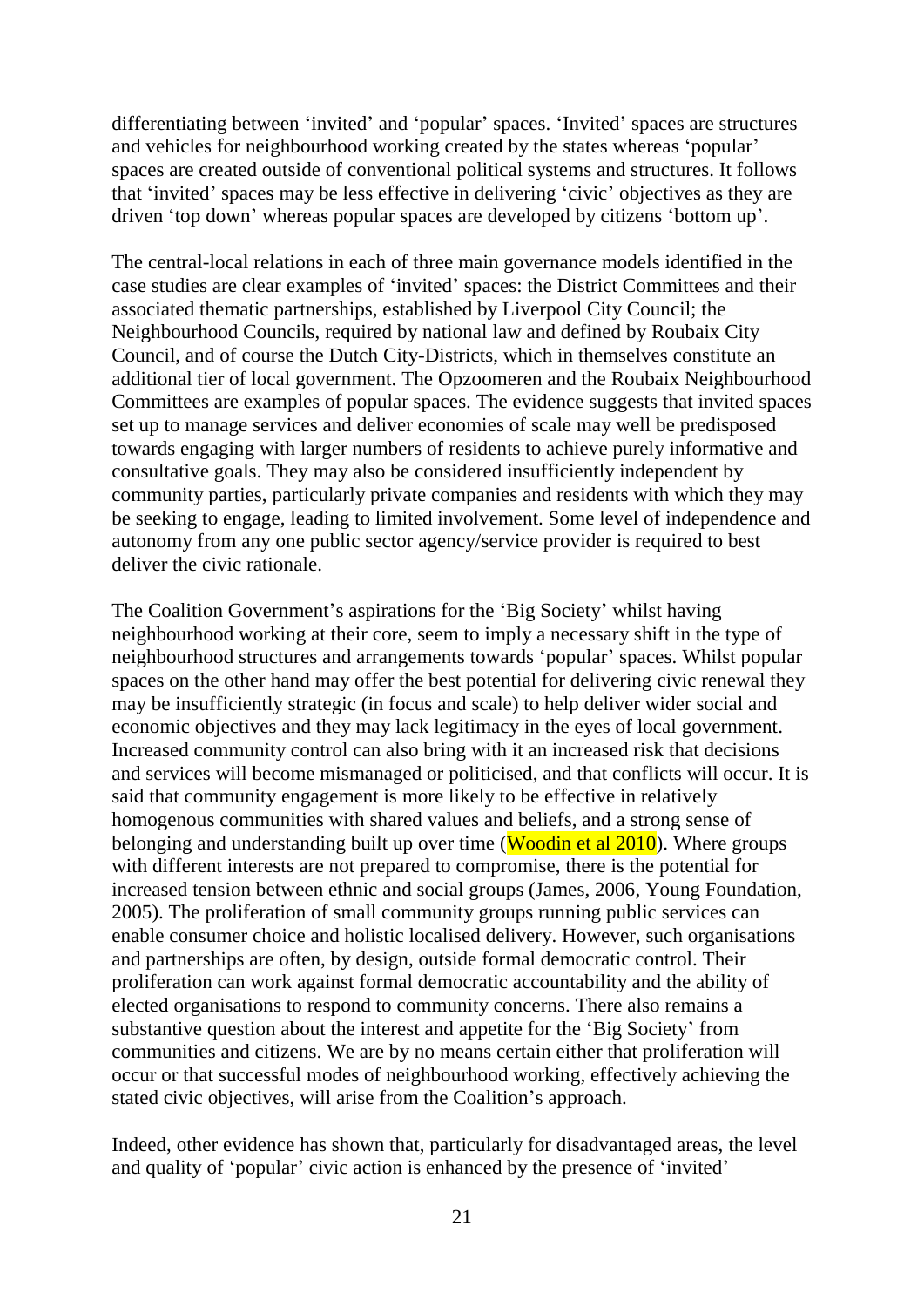structures of neighbourhood working. The Local Research Project (CLG, 2010a) investigated the impact of the National Strategy for Neighbourhood Renewal across twenty-one of the most deprived neighbourhoods in England. It found that deprived neighbourhoods with effective systems of neighbourhood working were more likely to have resident participation in decision making and service delivery, and as a consequence more likely to have benefited from improved and often innovative services and projects nested within their neighbourhoods. Examples include Bolton"s Neighbourhood Management Pathfinder and its recruitment of younger and older volunteers to explore the service needs of local residents, as well as the employment of local people to help fellow residents access jobs; Hastings" Community Forums and their role in organising resident-led neighbourhood festivals to boost community cohesion and spirit; Sheffield"s development trusts, instrumental in involving local people in small-scale environmental projects and accessing contracts to deliver public services; and Knowsley Housing Trust's (KHT's) engagement with local residents to inform the remodelling of one of their major housing estates. Within those neighbourhoods where effective "invited" neighbourhood working structures or processes were absent, there were fewer opportunities for residents to engage in civic and social action and perceptions of place and local services tended to be more negative.

There is an unresolved contradiction in UK government policy which arises here. The Big Society is posed as a liberating alternative to big government, while in fact in some circumstances promoting the Big Society may require an expansion of local government support structures. Cox and Schmuecker (2010) have also shown that even when established, community and social enterprises tend to rely heavily on government grant and support. In other words, civic engagement can be (and perhaps must be) facilitated and provided ongoing support by local governmental structures if it is to thrive.

The approach to neighbourhood working in the Big Society seems to be explicitly moving away from targeted interventions in the most deprived neighbourhoods, towards the neighbourhood as a space for civic activity, not only having a say in decision making and service design, but taking an active role in delivering those services. Some communities are more ready for Big Society versions of neighbourhood working than others. Some will not ever have the resources or capacity to sustain community-run activities and services, and, on the strength of the evidence above, can significantly benefit from investment in capacity-building or catalytic structures such as neighbourhood forums, partnerships, or management organisations, be they an arm of the state or independent civic body, such as a development trust. The move to the 'Big Society' also comes at a time when the funds to support capacity building and neighbourhood management and support workers (for example, the Working Neighbourhoods Fund) are being withdrawn as the government attempts to reduce the country"s deficit through public spending cuts. A further difficulty is that civic participation is almost inevitably stimulated by specific social needs or local issues: the desire to provide a better children's playground or somewhere for young people to hang out, or to make streets safer or prevent demolition of a valued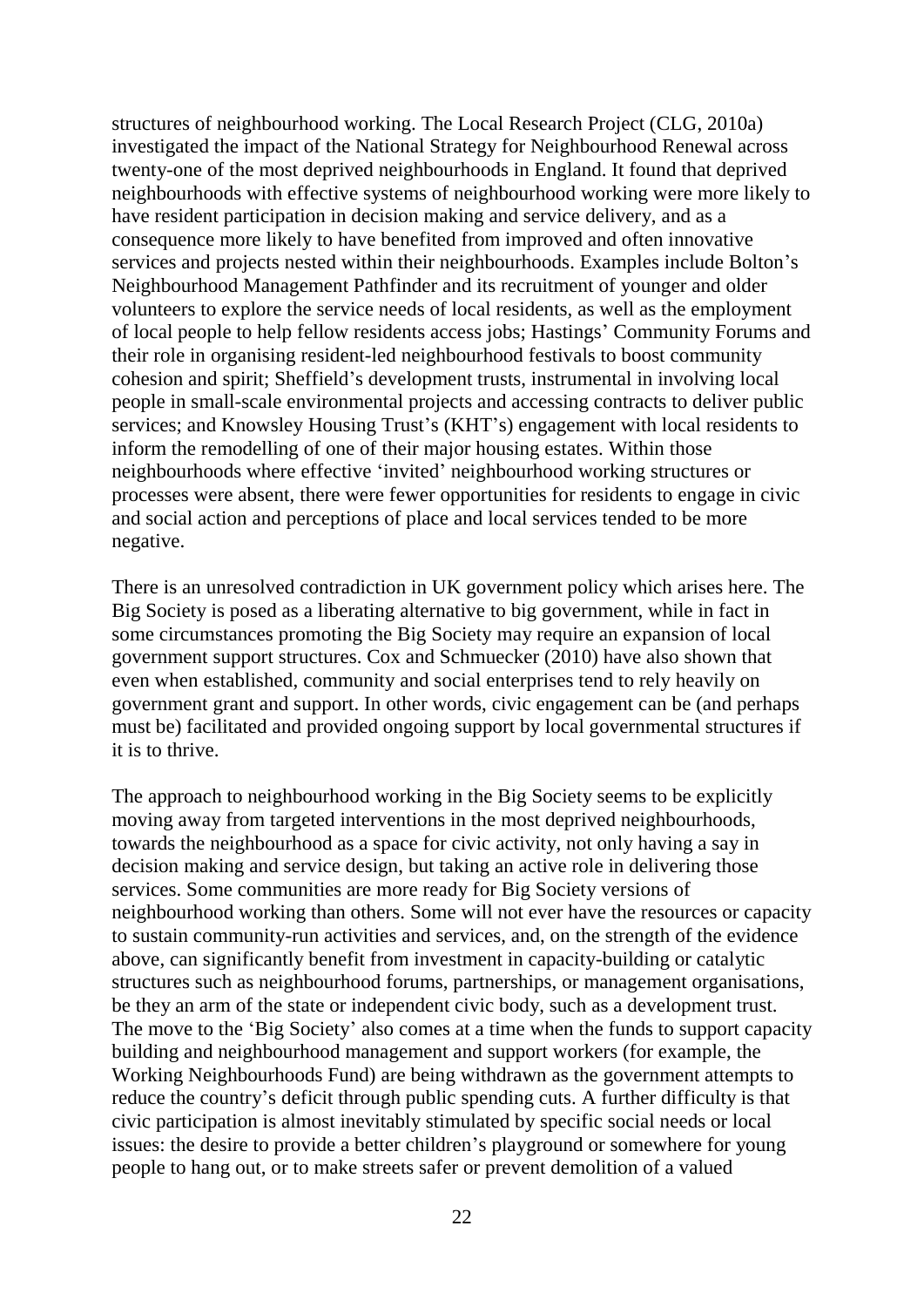community building, for example. The availability of public funds to apply for is a key driver of civic activity, as evidenced by both the Local Research Project and the European case studies, suggesting that participation may be more difficult to stimulate during a period of public spending restraint. For the coalition, in one sense neighbourhood working is an integral part of a Big Society, but in another it represents unnecessary and/or unaffordable aspects of big government. There is an urgent need to work out what kind of structures are needed to support greater civic participation, and where the money is going to come from.

Given these contradictions and difficulties, how should neighbourhood working move forward in the "Big Society"? Our analysis has pointed to the need for neighbourhood working to be both "invited" and "popular". Without local government buy-in and support, the sustainability of neighbourhood structures is questionable, with some organisations in England effectively left to wither on the vine following the ending of national funding. Thus popular spaces need to remain popular, but may also need support and recognition in order to remain sustainable. There is an important role for city-level government in framing and "inviting" or enabling successful models of neighbourhood working as a strategic partner, as well as transferring practice across neighbourhoods.

The current localism agenda provides local authorities and citizens with an opportunity to re-think the relationships between civic action and political representation, but they do not offer the answers. Under an agenda of decentralisation, the establishment of neighbourhood working arrangements may be left to the local level, and local authorities may choose to have no or limited civic apparatus. Indeed, following the recent financial settlement for local government, many authorities may see civic apparatus as a peripheral luxury. Such an attitude to the wider, more strategic role which local government has to play in delivering civic objectives would be both short-termist and self-defeating. Whilst the limitations of current practice within many local authorities are clear (Durose and Richardson, 2009), local authorities need to grasp the opportunity to re-imagine the strategic role they have to play in ensuring innovation in service delivery and the well-being of the communities they serve.

Perhaps the most important conclusion to be drawn from the case studies is that that local government needs to acknowledge that there is no one harmonious or single solution to the multiple objectives of renewed local democracy, civic empowerment, and better and more efficient public services. Neighbourhood working structures and processes may be established by a wide range of bodies, from city governments through to housing providers, established regeneration organisations and residents" groups. The challenge faced by local government is to develop a strategic "place shaping' role without being threatened by such potential allies, but rather learning from them to reconstitute "invited" spaces and facilitate "popular" spaces for neighbourhood working.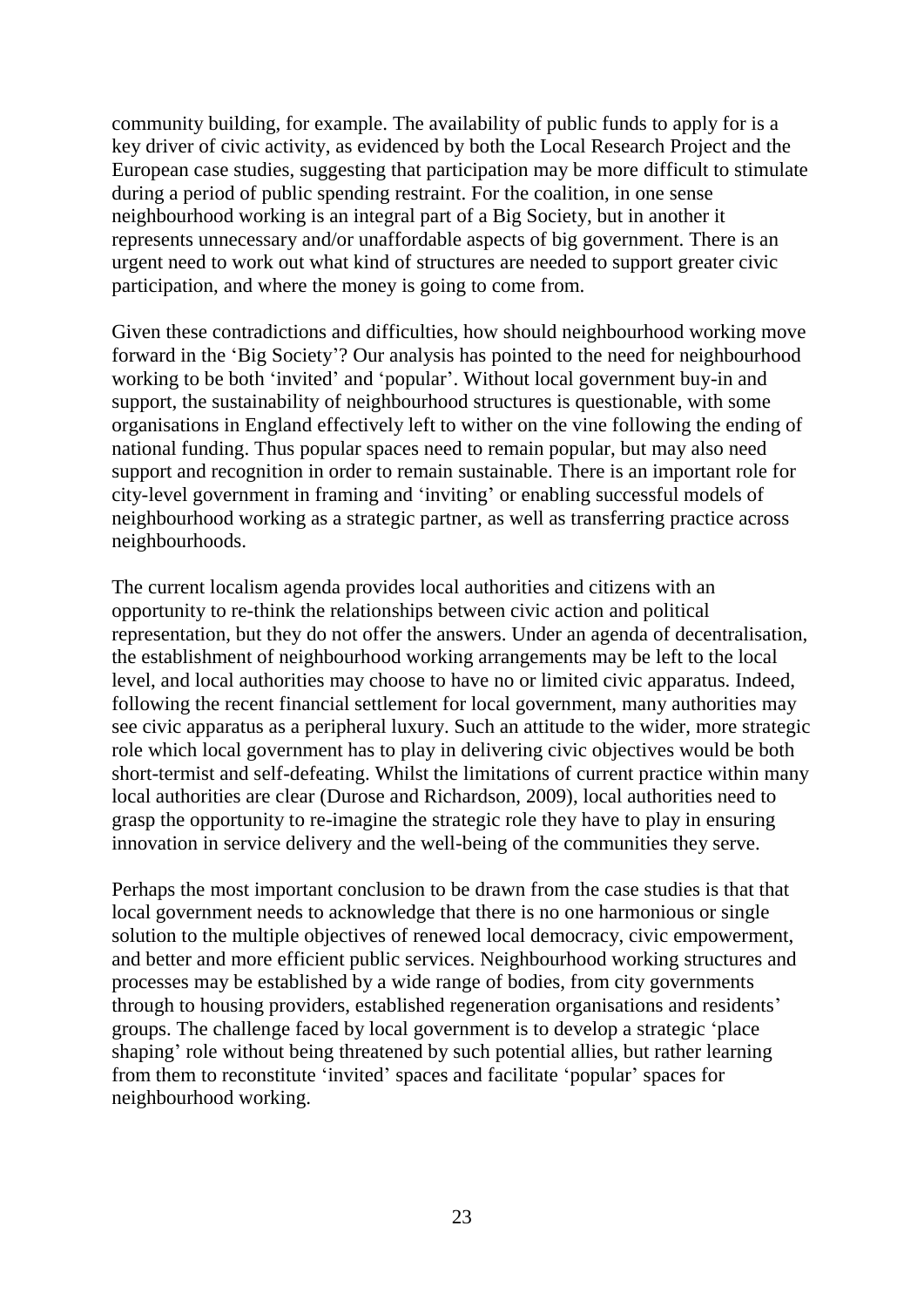#### <span id="page-27-0"></span>**References**

- Cabinet Office (2005) *Improving the prospects of people living in areas of multiple deprivation in England*. London: Cabinet Office
- Communities and Local Government (CLG) (2010a) *Evaluation of the National Strategy for Neighbourhood Renewal Local Research Project*. London: Communities and Local Government.
- Communities and Local Government (2010b) *Evaluation of the National Strategy for Neighbourhood Renewal: Final Report*. London: Communities and Local Government.
- Cox, E. and K. Schmuecker (2010) *Growing the Big Society: Encouraging success in social and community enterprise in deprived communities*. Newcastle, IPPR North
- Durose, C. and J. Rees (forthcoming) "The Rise and Fall of Neighbourhood in the New Labour Era", *Policy and Politics*
- Durose, C. and L. Richardson (2009) "Neighbourhood: a site for policy action, governance... and empowerment?" in Durose, C., Greasley, S. and Richardson, L. (eds.) *Changing local governance, changing citizens*. Bristol: Policy Press
- Durose, C., Greasley, S. and Richardson, L. (eds. 2009) *Changing local governance, changing citizens*. Bristol: Policy Press
- ECOTEC (2009) *National Strategy for Neighbourhood Renewal Evaluation: Local Research Project - Final Report to Communities and Local Government*. London: ECOTEC
- HM Government (2010) *Decentralisation and the Localism Bill: An Essential Guide*. London: Department for Communities and Local Government
- James, S. (2006) *Managing the risks of neighbourhood governance*. The Young Foundation. Retrieved from: [http://www.youngfoundation.org/managing-risks](http://www.youngfoundation.org/managing-risks-neighbourhood-governance-saffron-james-october-2006)[neighbourhood-governance-saffron-james-october-2006](http://www.youngfoundation.org/managing-risks-neighbourhood-governance-saffron-james-october-2006)
- Lowndes, V. and H. Sullivan (2008) "How low can you go? Rationales and challenges for neighbourhood governance", *Public Administration* 86(1) 53-74
- Pickles, E. (2010) Speech at the Queens Speech Forum at QE Conference Centre, 11 June 2010
- Power, A. (2004) *Neighbourhood management and the future of urban areas* (CASE paper 77) London: London School of Economics and Political Science/ Centre for Social Exclusion
- Power, A. (2009) "New Labour and Unequal Neighbourhoods" in J. Hills, T. Sefton and K. Stewart (eds) *Towards A More Equal Society? Poverty, inequality and policy since 1997*. Bristol: The Policy Press
- Richardson, L. (2008) *DIY community action: neighbourhood problems and community self help*. Bristol, Policy Press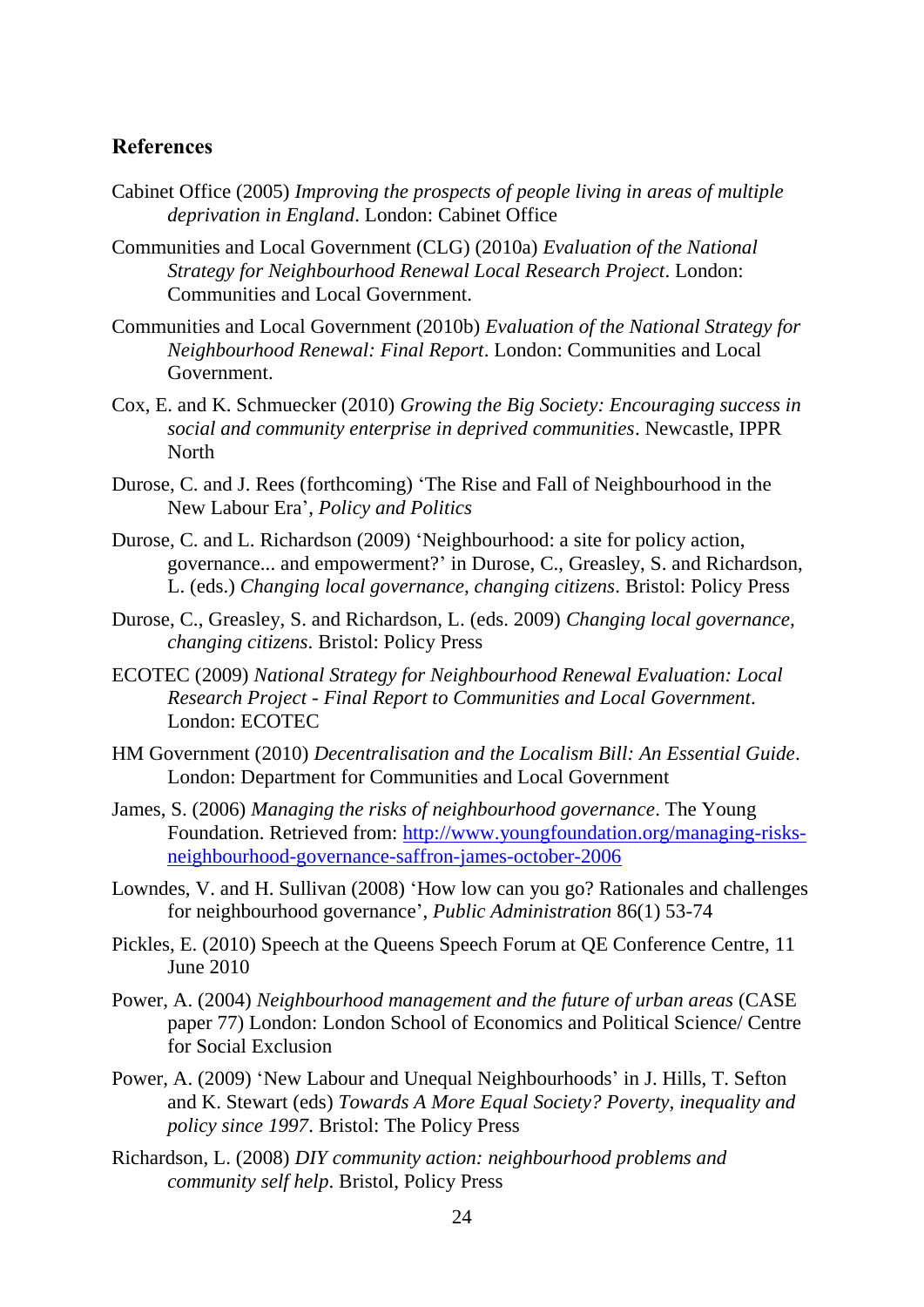- Smith, I., E. Lepine and M. Taylor (2007) *Disadvantaged by where you live? Neighbourhood governance in contemporary urban policy*. Bristol: Policy Press
- Social Exclusion Unit (1998) *Bringing Britain Together: A National Strategy for Neighbourhood Renewal.* London: Cabinet Office
- Social Exclusion Unit (2001) *A new commitment to neighbourhood renewal: National Strategy Action Plan*. London: HMSO
- Syrett, S. and D. North (2008) *Renewing Neighbourhoods: Work, Enterprise and Governance*. Bristol: Policy Press
- White, G., S. Dickinson, N.Miles, L. Richardson, H. Russell and M. Taylor (2006) *Exemplars of neighbourhood governance*. London: CLG
- Woodin, T., Crook, D., and Carpentier, V. (2010) *Community and mutual ownership: A historical review*. York: Joseph Rowntree Foundation (JRF).
- Young Foundation (2005) *Seeing the wood for the trees: the evolving landscape for neighbourhood arrangements*. London: Young Foundation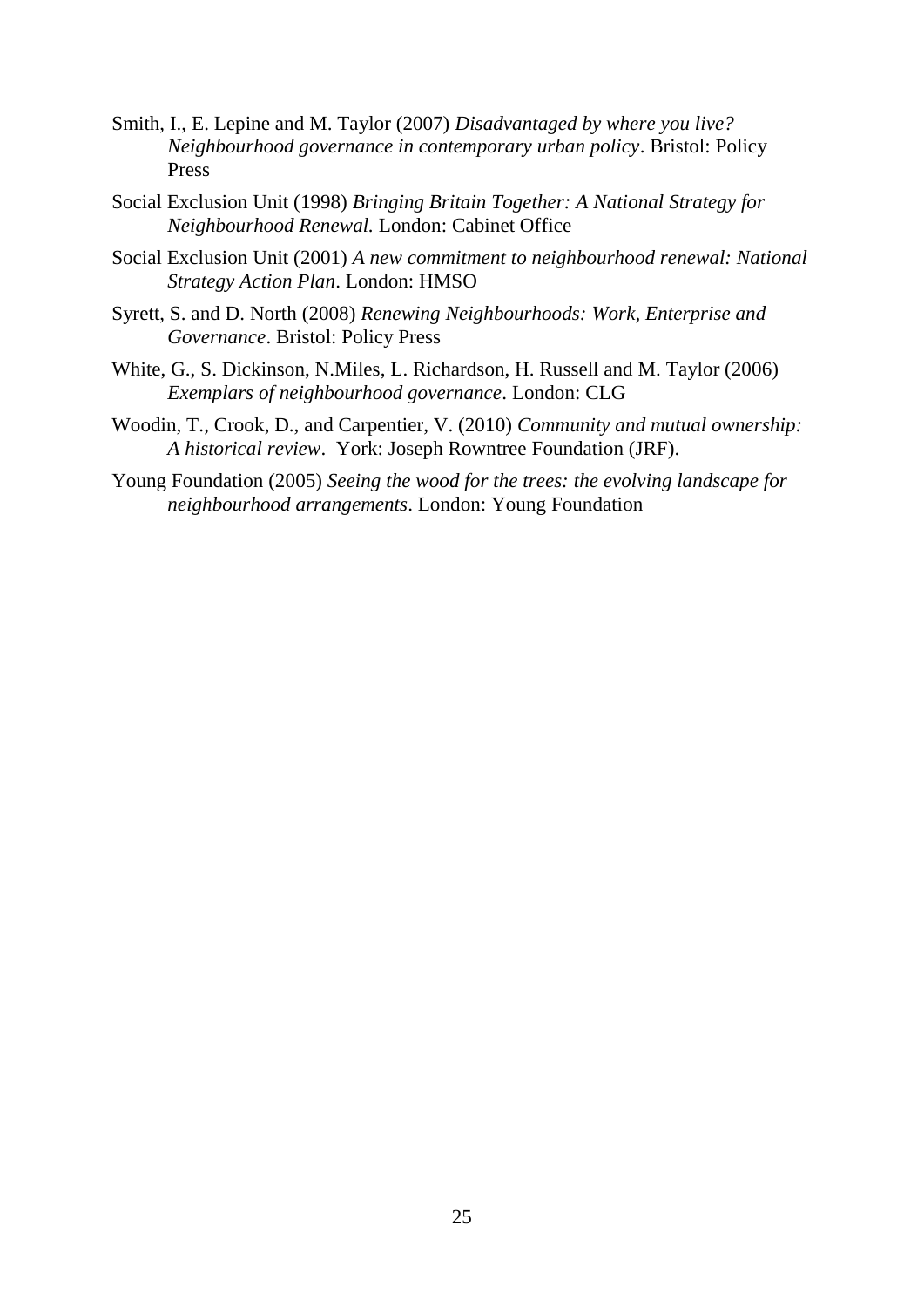## <span id="page-29-0"></span>**Appendix 1: City and Neighbourhood Backgrounds**

#### <span id="page-29-1"></span>*City Backgrounds*

#### *Post-industrial cities*

All three cities have been shaped by their industrial heritage, experiencing socioeconomic decline in the second half of the  $20<sup>th</sup>$  century. All three have made significant efforts on urban revitalisation in the last 30 years, with some signs of recovery.

Liverpool is a former industrial and port city in England"s North West region. It experienced rapid economic and social decline during the 1980s and 1990s following the decline of its traditional manufacturing industries. Since the mid-1990s there have been efforts to create an urban renaissance, with redevelopment of its docklands area as a regional hub for culture, retail and leisure. The city has been a recipient of mulitple European and national government regeneration schemes. Rising prosperity in Liverpool"s inner-city district has not been matched by conditions in many outer urban areas, where worklessness and social deprivation remain pervasive.

At the start of the First World War, Roubaix in northern France was the second region for the textile industry after Lancaster in the UK. The decline of its competitive positive in the textile markets created social and economic difficulties for Roubaix. In 1983, the Centrists came to power with the aim to give a new image to the city with extensive investment in the city centre. A master plan (Schema Directeur) for the wider metropolitan area (the Lille Metropole) was launched in the early 1990s following the principles of the 'renewed city' (Ville Renouvelée) $<sup>6</sup>$ , and including the</sup> investments in the centre of Roubaix.

Like Liverpool, Rotterdam is a port city in the west of the country which still faces some serious structural problems and pressing urban challenges. The Netherlands second largest city has historically been a working class city with jobs in the port and related industries such as petrochemicals, warehousing, logistics and wholesale. In the 1950s the city was one of the world largest ports, attracting migrant labour within the Netherlands, and in the 1970s, large numbers of 'guest labourers' from Turkey and Morocco. Rotterdam was one of the nine Dutch cities that received European Objective 2 funds. Investment programmes are underway to increase economic development, educational attainment, community safety, employment levels, average incomes, and Rotterdammers who speak the Dutch language.

### *History of left-wing politics*

Common to all three is a history of leftist politics and militancy. For example, the early 1980s saw the dominant political party in Liverpool - the Labour Party dominated by a socialist grouping, the Militant Tendency, later to become

 $\overline{a}$ 6 The"Ville renouvelée" refers to principles developed in the 1980s aiming at planning cities in a sustainable way through containing urban sprawl and prioritising the densification of cities and"soft" mobility.